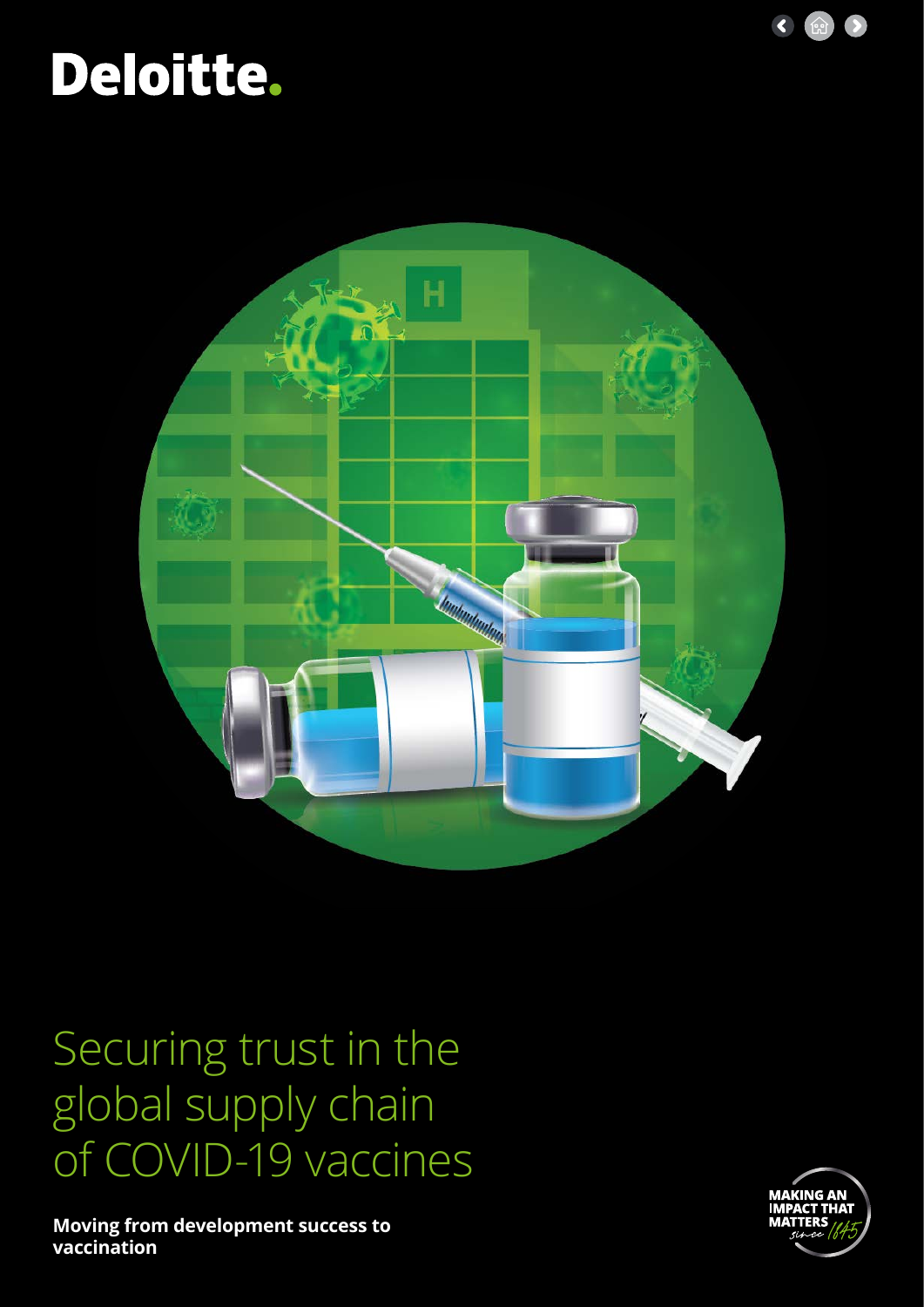

## **Contents**

| Introduction                                                              | 03 |
|---------------------------------------------------------------------------|----|
| Progress reflects exceptional global collaboration across the value chain | 04 |
| Challenges and lessons learned                                            | 09 |
| Solutions: Increasing trust across the value chain                        | 14 |
| Conclusion                                                                | 20 |
| <b>Authors</b>                                                            | 21 |
| Endnotes                                                                  | 22 |
|                                                                           |    |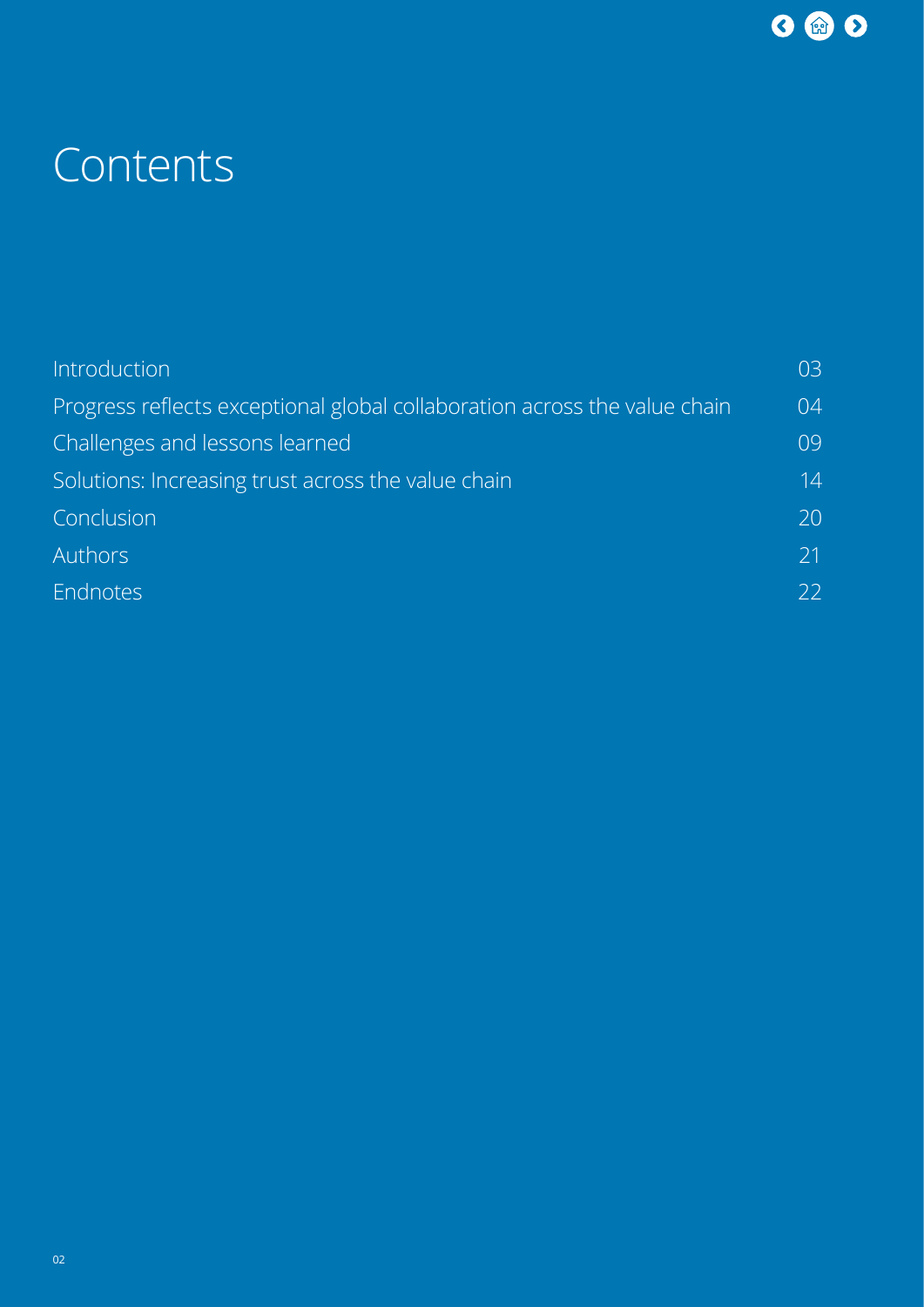# <span id="page-2-0"></span>Introduction

Most relationships depend on trust, and trust is built through actions that reflect both competence and the right intent, which in turn are the products of demonstrated capability; reliability; transparency; and humanity.<sup>1</sup> When it comes to life sciences and new therapies such as the COVID-19 vaccines, our *[Securing trust in the global COVID-19 supply chain report](https://www2.deloitte.com/global/en/pages/life-sciences-and-healthcare/covid-19/securing-trust-in-the-global-covid-19-supply-chain.html)*, published in December 2020, identified four prerequisites to building citizens' trust in the vaccine supply:

- **•** Advancing industry collaboration across the value chain to develop and test vaccines;
- **•** Embracing and promoting global standards to ensure supply chain security, including expiry dates and product traceability protocols;
- **•** Anticipating the challenges for safe and efficacious delivery of vaccines throughout urban and rural regions; and
- **•** Using clear and transparent communications to enhance confidence in and motivate uptake of the new vaccines, including tactics to address vaccine hesitancy.

There has been progress on all these fronts, although it has been uneven.

- **•** Trust in the COVID-19 supply chain has grown and shifted since their release. Many no longer are questioning "will vaccines work?" and "when will they be available?" but are now concerned with ensuring all parts of the world are vaccinated to reduce risk of new variants. Yet, there is still an ongoing need to build trust<sup>2</sup> in the vaccine supply chain so that citizens believe they are safe and efficacious, especially in countries such as those in Africa where traceability systems vary or do not exist. The lack of a global data repository of product identification information of all vaccines still impedes delivery or effective administration too often, and delays traceability.
- **•** Optimizing in-country administration of the vaccines has met hurdles as well, including the lack of cold chain storage, challenging management of expiry dates, disparate use of serialization to uniquely identify products, and unreliable infrastructure to navigate the last mile. Still, mass vaccination sites in urban areas, public-private partnerships, and innovative community-based initiatives that enlisted contributors to distribute and administer vaccines in a range of settings showed promise.
- **•** Communication campaigns have had varied impact. Significant investment by some governments, health care leaders and leaders of trusted nonprofits and non-governmental organizations successfully raised awareness and interest in the vaccines but fell short in addressing the root causes of vaccine hesitancy. The lack of diversity among communicators and fragmented community-based efforts allowed skepticism and confusion to flourish. In some countries, 15 to 20 percent of citizens decline any vaccination<sup>3</sup> (first, second, and booster shots) regardless of proven safety and efficacy.

We have learned more about the complexity of the four critical success factors identified in our initial report. This update explores each factor in three dimensions: we highlight the successes and progress made (what worked); we identify remaining challenges and lessons learned about achieving each success factor; and we offer insights and potential solutions to those challenges.

The magnitude of suffering inflicted by COVID-19 is heartbreaking. Now, more than ever, leaders in the global health community must develop standards, processes, and capabilities that ensure citizens across the globe have access to lifesaving therapies. A transparent, secure, equitable supply chain is a factor in expanding access, which in turn builds trust.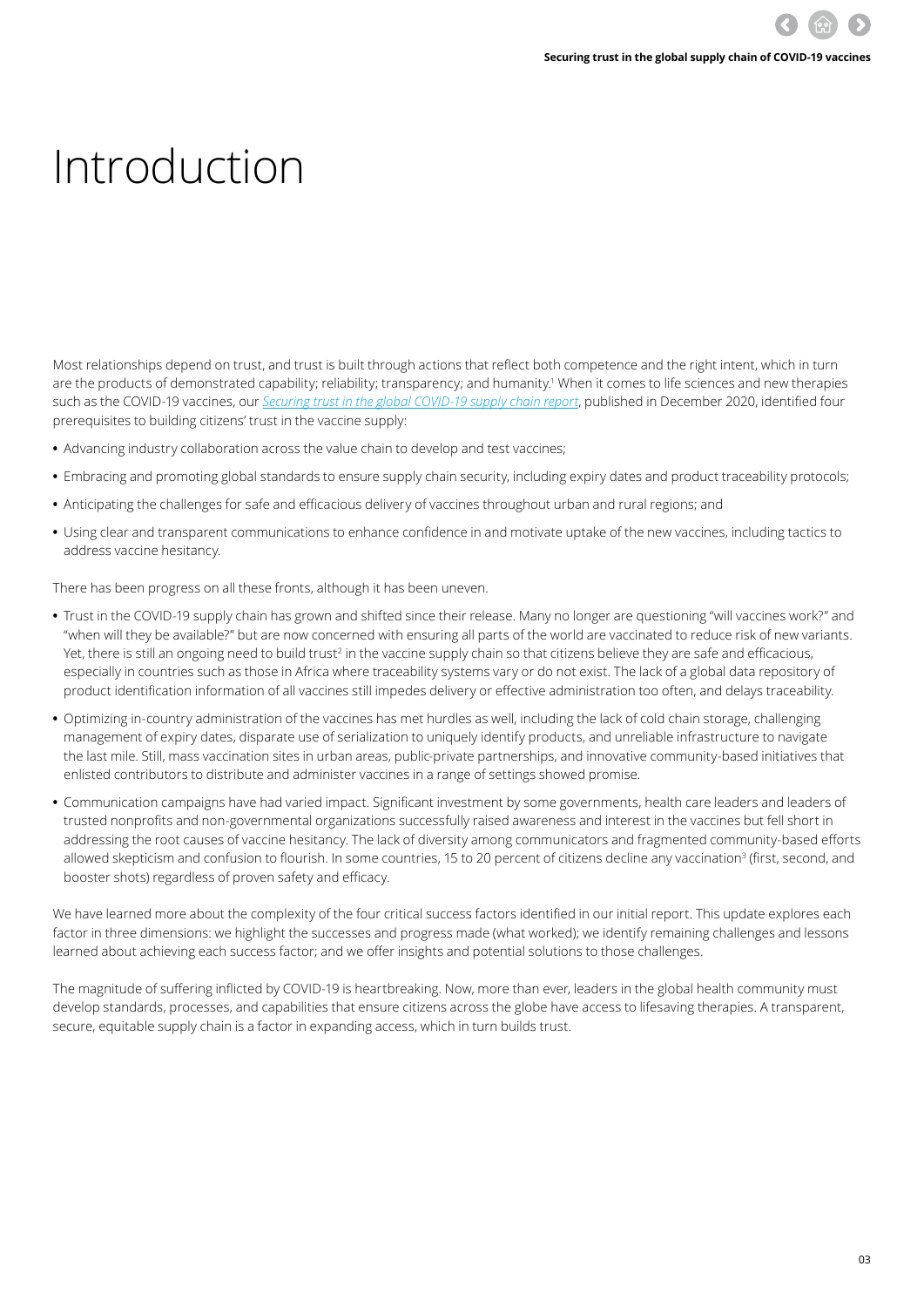

### <span id="page-3-0"></span>Progress reflects exceptional global collaboration across the value chain

#### **Expedited development of numerous effective vaccines**

Nearly 30 vaccines globally were authorized for use by the end of 2021, with another 90 in development<sup>4</sup> —a remarkable achievement made possible by unprecedented data sharing among rival drug manufacturers and support for clinical development by companies and governments. The host of vaccines are based on traditional and new technologies, with some requiring one dose and others more than two. The International Federation of Pharmaceutical Manufacturers and Associations (IFPMA) calculated manufacturers produced 11.2 billion doses of COVID-19 vaccine in 2021,<sup>5</sup> making it the largest campaign in human history. Figure 1 shows the major vaccine manufacturers and doses shipped and administered after January 1, 2021.

#### **Figure 1. Vaccine manufacturers & doses contracted**

| <b>Vaccine Manufacturers &amp; Doses Contracted</b> |                                                           |                                                              |                                                             |             |            |                           |                                                           |                |  |
|-----------------------------------------------------|-----------------------------------------------------------|--------------------------------------------------------------|-------------------------------------------------------------|-------------|------------|---------------------------|-----------------------------------------------------------|----------------|--|
| Country/<br>Group                                   | Pfizer/<br><b>BioNTech</b>                                | Moderna                                                      | JNJ                                                         | AstraZeneca | Sanofi/GSK | Novavax/<br><b>Takeda</b> | <b>CureVac</b>                                            | <b>Sinovac</b> |  |
| <b>USA</b>                                          | 100M<br>(initial purchase<br>w/ opp to buy<br>add'l 500M) | 100M<br>(initial<br>purchase w/<br>opp to buy<br>add'l 400M) | 100M                                                        | 300M        | 100M       | 100M                      | n/a                                                       | n/a            |  |
| European<br>Union                                   | 200M<br>(initial purchase<br>w/ opp to buy<br>add'l 100M) | 160M                                                         | 200M<br>(initial<br>purchase<br>w/opp to buy<br>add'l 200M) | 400M        | 300M       | n/a                       | 225M<br>(initial purchase<br>w/ opp to buy<br>add'l 180M) | n/a            |  |
| Japan                                               | 120M                                                      | 50M                                                          | n/a                                                         | 120M        | n/a        | 250M                      | n/a                                                       | n/a            |  |
| <b>United</b><br>Kingdom                            | 40M                                                       | n/a                                                          | n/a                                                         | 100M        | 60M        | 60M                       | n/a                                                       | n/a            |  |
| <b>Latin America</b><br>(excluding<br>Brazil)       | 5M                                                        | n/a                                                          | n/a                                                         | 250M        | n/a        | n/a                       | n/a                                                       | n/a            |  |
| <b>Brazil</b>                                       | n/a                                                       | n/a                                                          | n/a                                                         | 100M        | n/a        | n/a                       | n/a                                                       | 120M           |  |
| Canada                                              | 20M                                                       | 56M                                                          | 38M                                                         | n/a         | 72M        | 76M                       | n/a                                                       | n/a            |  |
| Australia                                           | 10M                                                       | n/a                                                          | n/a                                                         | 33.8M       | n/a        | 40M                       | n/a                                                       | n/a            |  |
| Indonesia                                           | n/a                                                       | n/a                                                          | n/a                                                         | n/a         | n/a        | n/a                       | n/a                                                       | 40M            |  |

Source: Deloitte analysis.

IFPMA found 11.2 billion vaccine doses were produced in 2021 through 300 partnerships that supported production in some way, of which 229 included the voluntary sharing of expertise, technologies, and quality processes to ensure doses met the highest quality standards.

Manufacturers successfully collaborated with governments, NGOs, private companies, nonprofits, and health care providers to increase supply, expedite delivery, and strive for equitable distribution. This collaboration could have led to perceptions of increased reliability and capability, and by extension, increased trust. The results are encouraging. By the end of January 2022, Our World in Data, an aggregator of COVID-19 information, reported that:

- **•** Over 61 percent of the world population has received at least one dose of a COVID-19 vaccine, and
- **•** More than 23 million doses are now administered each day.<sup>6</sup>

Multilateral organizations such as Gavi (Global Alliance for Vaccines and Immunization), the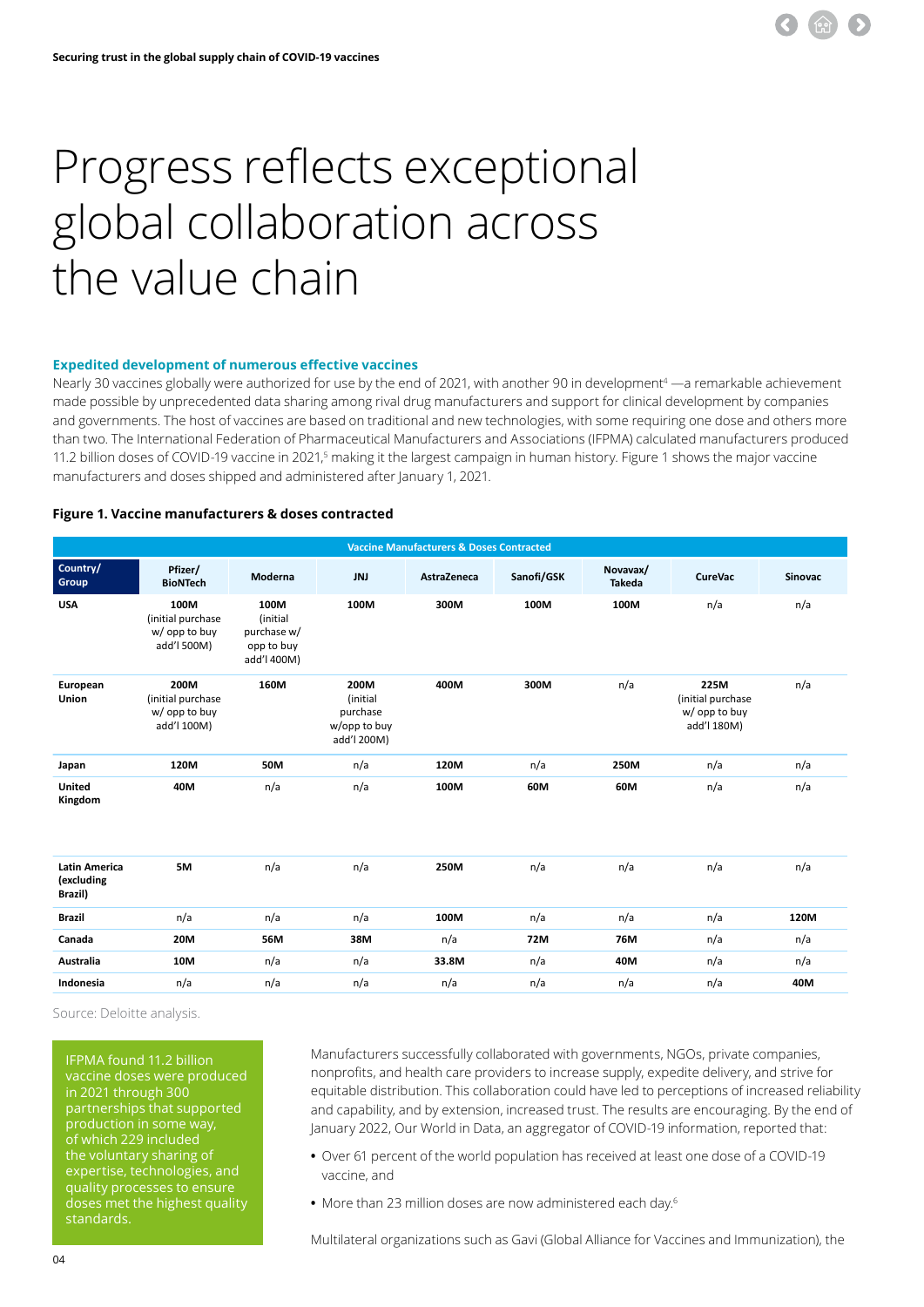World Health Organization (WHO), the World Bank, and the United Nations Children's Fund (UNICEF) all played a role in understanding and meeting demand for vaccines in different markets. The ACT (Access to COVID-19 Tools) Accelerator launched by COVAX to ensure equitable access and distribution of vaccines facilitated shipments of one billion doses of vaccines to more than 140 countries<sup>7</sup> working in conjunction with Gavi and the Coalition for Epidemic Preparedness Innovations (CEPI). Nonetheless, as shown in Figure 2, country vaccination rates varied significantly by income tiers.<sup>8</sup>

### **Figure 2. January 2022 country vaccination rates by income Country initial vaccination rate by income**



#### Vaccination Rate

Source: World Bank (2021), Our World in Data (February 2022); bubble size corresponds to size of country population.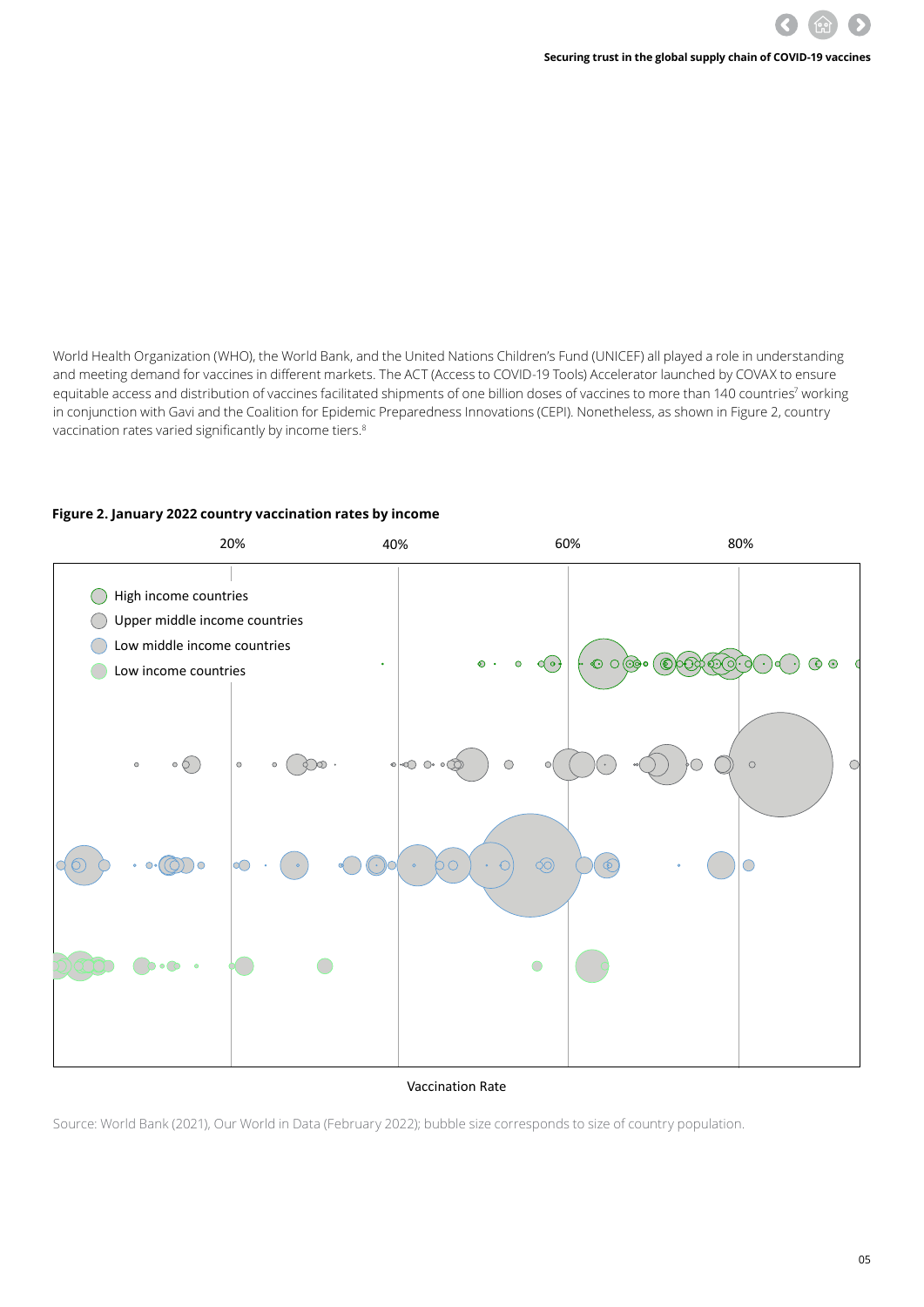

**Growing acknowledgement of need for global standards to secure supply chain** 

Given the number of manufacturers and different vaccines available, tracking and tracing shipping, delivery, and administration of vaccines was bound to be complex. Many stakeholders now recognize the need for globally standardized product identification to track the location and use of vaccines to gauge vaccination rates, identify adverse events, better match demand with supply, and stop fake vaccines from reaching patients. Accomplishing these goals also would build trust in the vaccines.

GS1 (www.gs1.org), an international nonprofit standards development organization, developed a unique, global standard to identify products more than 40 years ago: the Global Trade Item Number (GTIN®). In health care, it gained significant traction among manufacturers, health care systems or organizations, and logistics providers. The GTIN is the preferred method by WHO for vaccine identification and packaging. While the GTIN is recommended to be used with lot number and expiry date, tender requirements for forthcoming tenders of UNICEF and GAVI request a serial number to more effectively link one vaccine to one patient and to secure the supply chain.

The adoption of the GS1 identifiers allowed for quick shipment of vast volumes of vaccines. One example: Global logistics firm DHL found that the GTIN and Serial Shipping Container Code (SSCC) standards helped efficiently track vaccine shipments to hundreds of thousands of distribution points. "It is precisely by working with standards as much as possible that we succeeded in providing timely, high-quality service," stated Peter Korte, vice president, life sciences and health care, Benelux, and Denmark, at DHL. <sup>9</sup>The company did not have to develop its own system, saving time and expense in distributing promised vaccines.

The advances in using global standards improved the traceability and integrity of vaccine shipments from manufacturers to destination countries or health agencies. Yet challenges remain in achieving last-mile traceability from country destination to patient administration.

#### **Using traditional and creative tactics to deliver safe and efficacious vaccines**

Effectively navigating the last mile to get vaccinations to citizens requires exceptional logistical planning, secure health care facilities, and reliable transportation as well as community engagement and communication. Multiple activities and resources need to exist and align for vaccines to move from a manufacturing facility to a patient.

Throughout early 2021, most vaccines were delivered in urban areas in high income countries. Governmental leaders and health care providers stood up temporary sites capable of administering doses of vaccines to thousands of people a day. Similarly, networks of pharmacies, clinics and community centers were used to administer vaccines and capture citizen vaccination data. Even as some citizens experienced frustrations in scheduling or delays in registering for uptakes, these sites proved efficient and costeffective ways to boost vaccination rates in more densely populated areas.

Some health care agencies and communities are more creative in closing the last mile to reach eligible citizens. Instead of asking citizens to undertake inconvenient travel to  "It is precisely by working with standards as much as possible that we succeeded in providing timely, high-quality service,"

#### **Peter Korte,**

**vice president, life sciences and health care, Benelux, and Denmark, at DHL.10**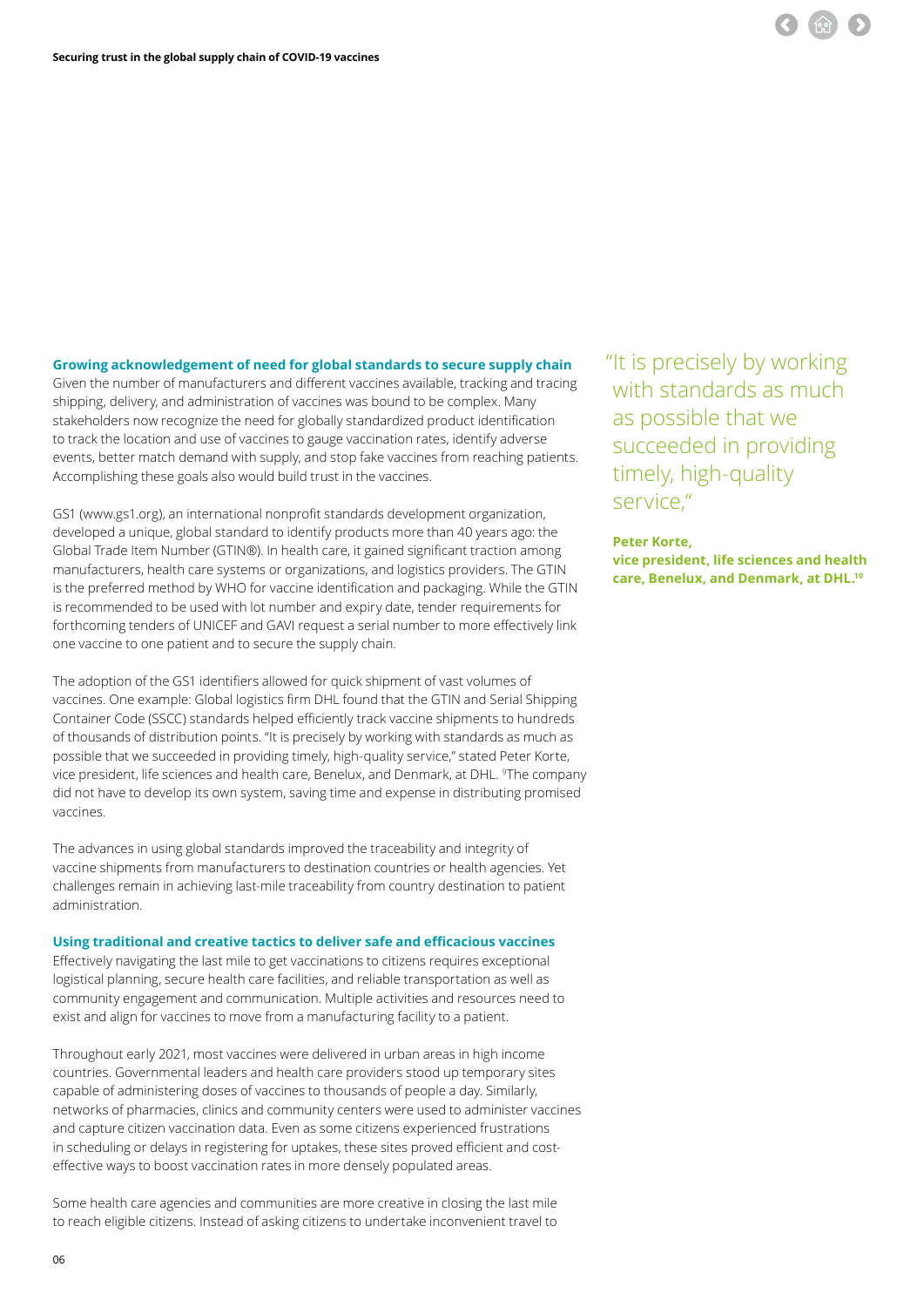unfamiliar places, authorities have established alternative administration sites in area schools, grocery stores and even banks staffed by recognizable community leaders who support the vaccine initiative.

Similarly, some large employers have hosted vaccination days at company sites. In many developed countries, mobile medical vehicles were deployed to reach citizens both at alternative sites and in their homes. The Last Mile Vaccine Delivery program in Boston used EMTs, ambulance teams and firefighters to reach in-home shut-ins and students at high schools.11 India has had great success targeting citizens in rural states through its Sanjeevani Pariyojana initiative, a supervised in-home care and vaccine program that makes use of local resources (see Sidebar). In Kenya, AMREF Health Africa dispatched helicoptering Flying Doctors<sup>12</sup> to bring vaccines to remote villages. Overall, this shift in strategy, about who and where vaccines are administered, can increase trust in the vaccines and the supply chain that delivered them.

#### **Clear, transparent communications increased confidence in vaccines**

Clear, coordinated, and continuous communication from leaders in government, health care, and local communities also builds trust in vaccines and increases vaccination rates. Transparency about progress in developing vaccines, and their delivery, was effective in early 2021.

Our earlier report identified the necessary components of an effective, comprehensive communication strategy to build trust in vaccines:

- **•** Engagement and support of community leaders, and targeted interaction with populations with a history of vaccine hesitancy;
- **•** Mass media campaigns to build vaccine confidence, highlighting the role of independent non-commercial organizations in vaccine development or administration; and
- **•** Training and tools for health care professionals,13 including the ability to share product information and quickly report adverse events.

Many of these principles and related tactics were used, particularly broadcast public service announcements and periodic (weekly or daily) updates provided by political or health leaders. Prior to vaccines being shipped, a survey by the World Economic Forum and Ipsos across 27 countries found that 74% of people were willing to get a COVID-19 vaccine when available.14 That was good news, as scientists believed that a vaccination rate of around 70% could confer herd immunity. Yet, as of January 31, 2022, the global vaccination rate stood at just 61.9%.15

A Deloitte survey<sup>16</sup> found that many of the unvaccinated are still persuadable, although it may take a shift in communication and outreach strategy to reach them. However, there are sizable populations—up to 22% of South Africans, and 18% of Americans—who are not just hesitant or waiting for access to vaccines but who are refusing or resisting getting vaccines.<sup>17</sup>

Key to building trust in a new therapy like COVID-19 vaccines is having the right, persuasive message delivered through the right channel and messenger. These will need to be tailored differently for those who are hesitant or resistant to getting the vaccine and could involve local health care professionals more than national figures. A 2021 Deloitte survey in four large countries 18 found that for the general population, doctors and physician groups remain the most trusted sources of information. (Figure 3).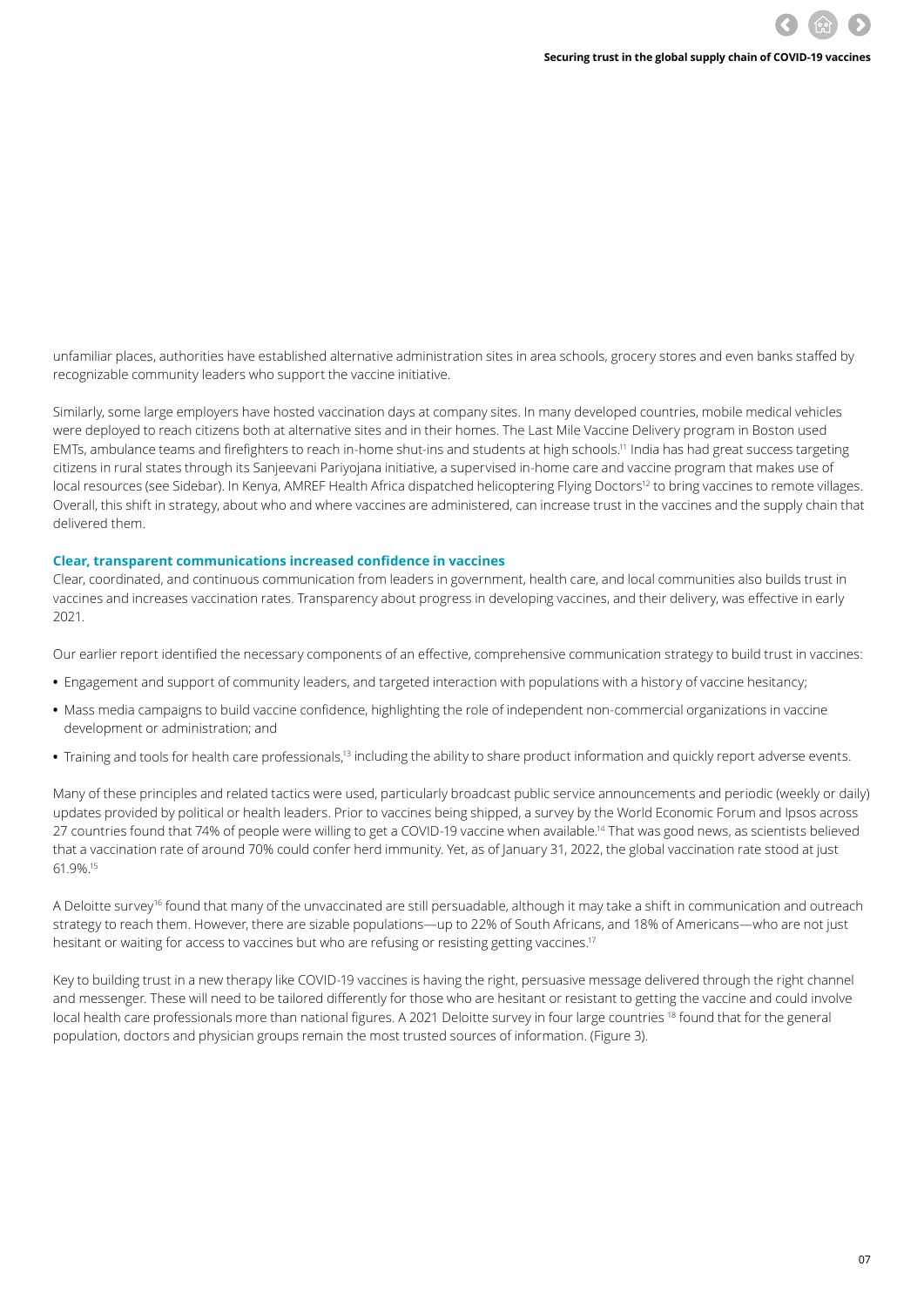

#### **Doctors' office and physical groups are the most trusted sources of information for health conditions and treatments**

Q. If you wanted information about the most effective and safe treatment(s) for a certain health condition, which of the following sources do you feel provide(s) the most reliable information? Select the top three (N=228 participants)

| <b>Poll options</b>               | All     | <b>United States</b> | <b>United Kingdom</b> | India | <b>South Africa</b> |  |
|-----------------------------------|---------|----------------------|-----------------------|-------|---------------------|--|
| Doctor's offices/physician groups | 72%     | 82%                  | 76%                   | 64%   | 65%                 |  |
| Medical association               | 52%     | 40%                  | 50%                   | 62%   | 55%                 |  |
| Government health agencies        | 48%     | 40%                  | 72%                   | 55%   | 25%                 |  |
| Pharmacies                        | 41%     | 26%                  | 45%                   | 34%   | 60%                 |  |
| Independent health websites       | 35%     | 51%                  | 31%                   | 26%   | 33%                 |  |
| Nongovernment organisations       | 23%     | 28%                  | 28%                   | 9%    | 27%                 |  |
| Pharmaceutical companies          | 18%     | 5%                   | 12%                   | 31%   | 25%                 |  |
| Health insurance companies        | 16%     | 19%                  | 10%                   | 24%   | 11%                 |  |
| >70%<br>50%-70%                   | 40%-50% | 30%-40%<br>20%-30%   |                       |       |                     |  |

**Source: Deloitte Analysis (May 2021).** 

This finding was not unexpected; individuals trust guidance from experts who know them and can coach them directly—a labor-intensive effort in the best of times and more difficult when a pandemic prevents face-to-face counselling. Regarding information about COVID-19 vaccines specifically, reliance on physicians was high across demographics while information from drug manufacturers or insurance providers scored far lower on the trust scale.

Interestingly, new data from a Deloitte survey of US consumers<sup>19</sup> shows that for those resisting vaccination, friends and family are the most influential sources of vaccine information, even more than physicians. More "refusers" of the vaccines relied upon friends (30%) versus doctors (25%).

To motivate the hesitant, personal relationships and information also mattered more than incentives, which had limited appeal and impact; only 5% said incentives played a role in their decision. However well-intentioned, offers of cash bonuses, gift cards or lottery tickets had little impact in increasing vaccination rates. Finally, vaccine mandates were adopted in countries like Austria and China that demonstrated government's trust in the vaccines and ensured high compliance and vaccination rates. Mandates are rare, however, and vaccine hesitancy and outright resistance remain significant barriers in some locations and populations.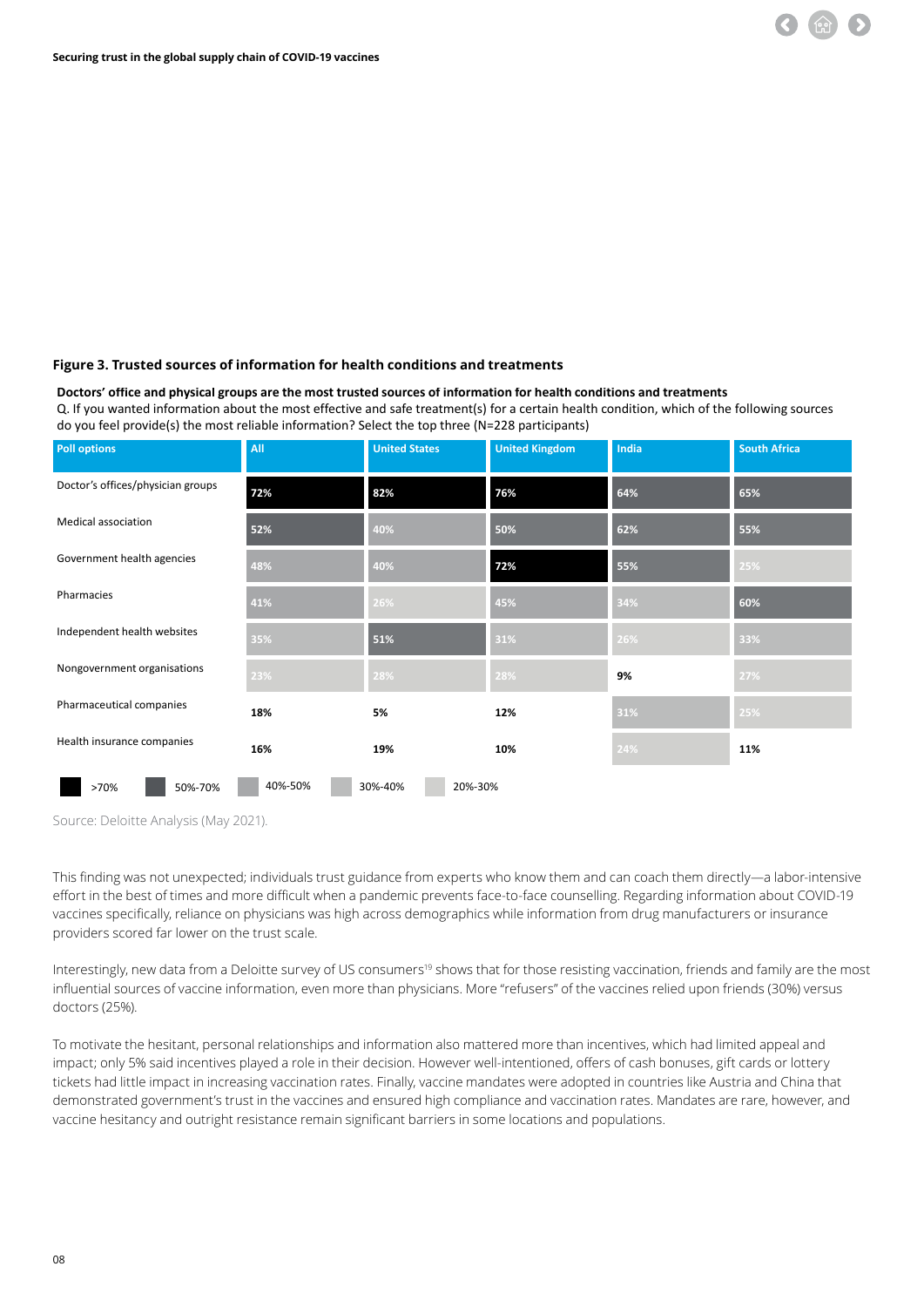### <span id="page-8-0"></span>Challenges and lessons learned

Despite the success in developing vaccines in record time, major challenges remain to convert the growing supply and availability of vaccines into high vaccination rates and equitable distribution and verified administration.

#### **Follow-on vaccine collaboration meets market realities**

Ironically, the large number of vaccines and perceived differences between them may have added to general confusion about what the vaccines could do, and whether consumers should wait for the "best" one. Comparing results of clinical trials across so many therapies proved to be challenging for experts, much less consumers, and it is human nature to want the "best" vaccine, or prefer a vaccine made in a citizen's own country or by a company with operations in country.

In addition, while the collaboration and data-sharing to bring vaccines to market was laudable and successful, it was also unusual and unprecedented. One unanswered question for manufacturers (and regulatory bodies) is: How can we ensure ongoing collaboration while ensuring a return on investment and avoiding antitrust problems? After all, manufacturers still operate under the general laws of the marketplace, and stakeholders will expect executives to seek returns on their investment and to protect valuable intellectual property.

Multi-lateral protocols such as the World Trade Organization (WTO)'s TRIPS (Trade-Related Aspects of Intellectual Property Rights) agreement are helpful in facilitating global information sharing, yet their focus is mostly on supporting initial collaborations and relieving bottlenecks to vaccine distribution,<sup>20</sup> not allocating property or legal rights for the long term. New vaccine formulations are being introduced to respond to variants that are based upon but different from the initial vaccines. Issues about who owns the intellectual property for next-generation variant-specific COVID-19 vaccines and who can extract value from licensing it are just now being addressed.

If viruses become more common, so too will global collaboration on therapies. Accordingly, new protocols may be needed. Manufacturers and authorities should assess whether updating existing multi-lateral agreements, alliances, and laws would support faster, ongoing collaboration and flexibility to address global health emergencies.

#### **Use of global standards for product identification remains ad hoc**

Product integrity is a concern with any medication, and especially with COVID-19 vaccines given the speed at which they came to market, the number of vaccines, the prevalence of fake vaccinations (and fake vaccination certificates), and knowledge that vaccines have an expiration date. Ideally, global standards for product identification and traceability would have been used to allow verified track and trace to and from manufacturers and individuals. Interoperable systems that could generate a transparent, end-to-end chain of custody could alleviate some of these concerns and would create trust with the general public.

We're not quite there yet. When vaccines were developed in 2020, neither manufacturers nor governments required unique product identification through serialization; instead, manufacturers received appropriate exemptions from national governments that typically required those to expedite vaccine development. However well intentioned, in retrospect the lack of focus on identification and serialization was short-sighted. For pharmaceuticals, except COVID-19 vaccines, there is growing demand from national health agencies and global organizations for serialization.<sup>21</sup> Many tenders require it as part of pre-qualification processes for drug importers. Further, national health agencies such as Ethiopia's are investing in traceability systems that assume serialization. Figure 4 illustrates Ethiopia's current approach to track and trace.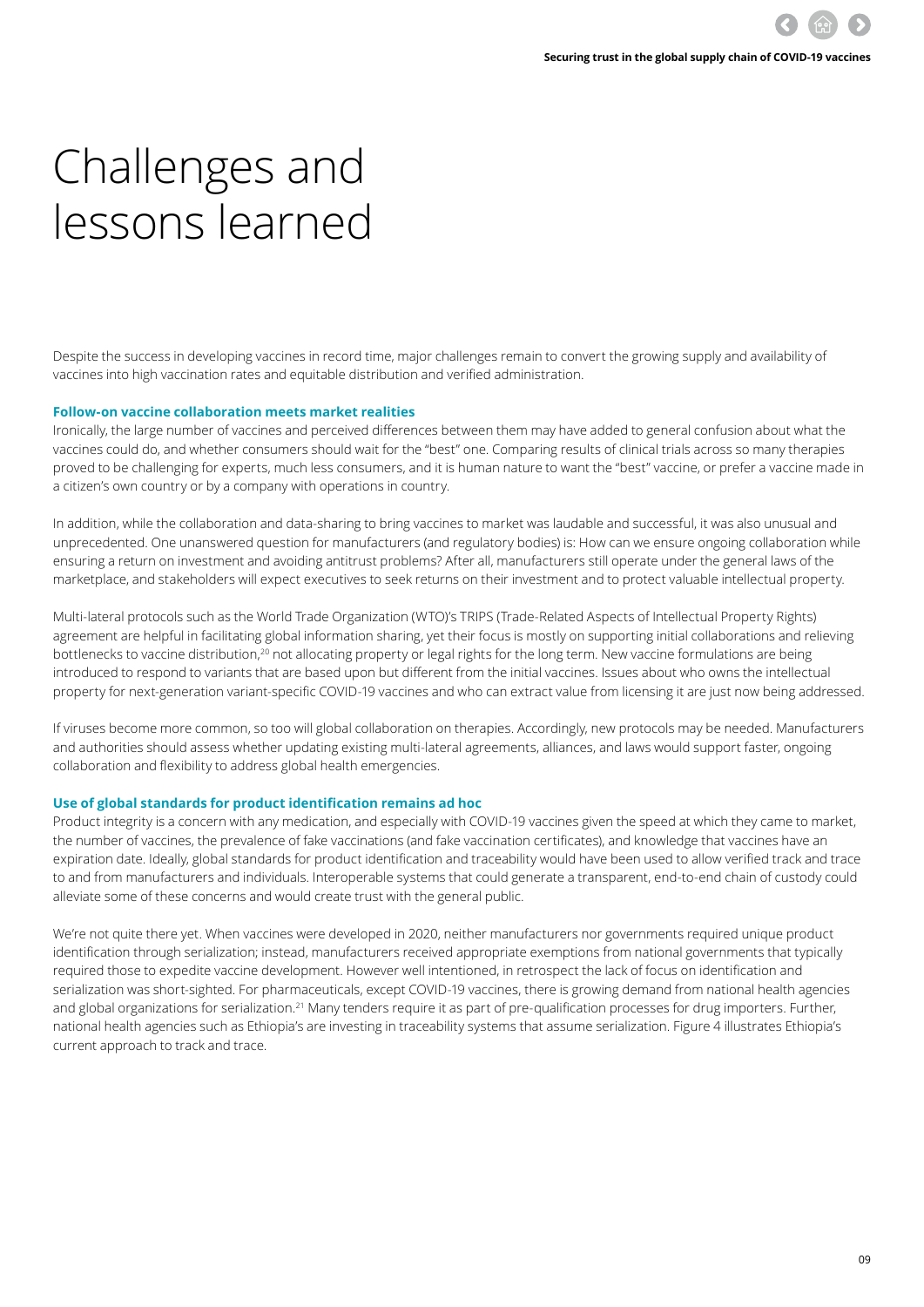### **Figure 4. National Regulatory and Traceability Information System overview National Regulatory and Traceability Information System Overview**



Source: © GS1 2012-2022

Adopting a harmonized global standard for identification and traceability is more efficient than proceeding with multiple nation-specific traceability systems. While the norm in many countries, for COVID-19 vaccines this not the initial focus of governments or manufacturers. Figure 5 shows serialization requirements; the gaps and discrepancies are problematic for healthcare providers, manufacturers, and regulators, and could undercut trust in un-serialized vaccines and therapies. In hindsight, requiring serialization of the initial vaccines would have allowed for more efficient and accurate traceability of vaccine administration from the beginning and may have thwarted the prevalence of fake and counterfeit vaccines. In addition, serialization would make it easier to calculate vaccination rates, identify bottlenecks, and identify where vaccines were wasted.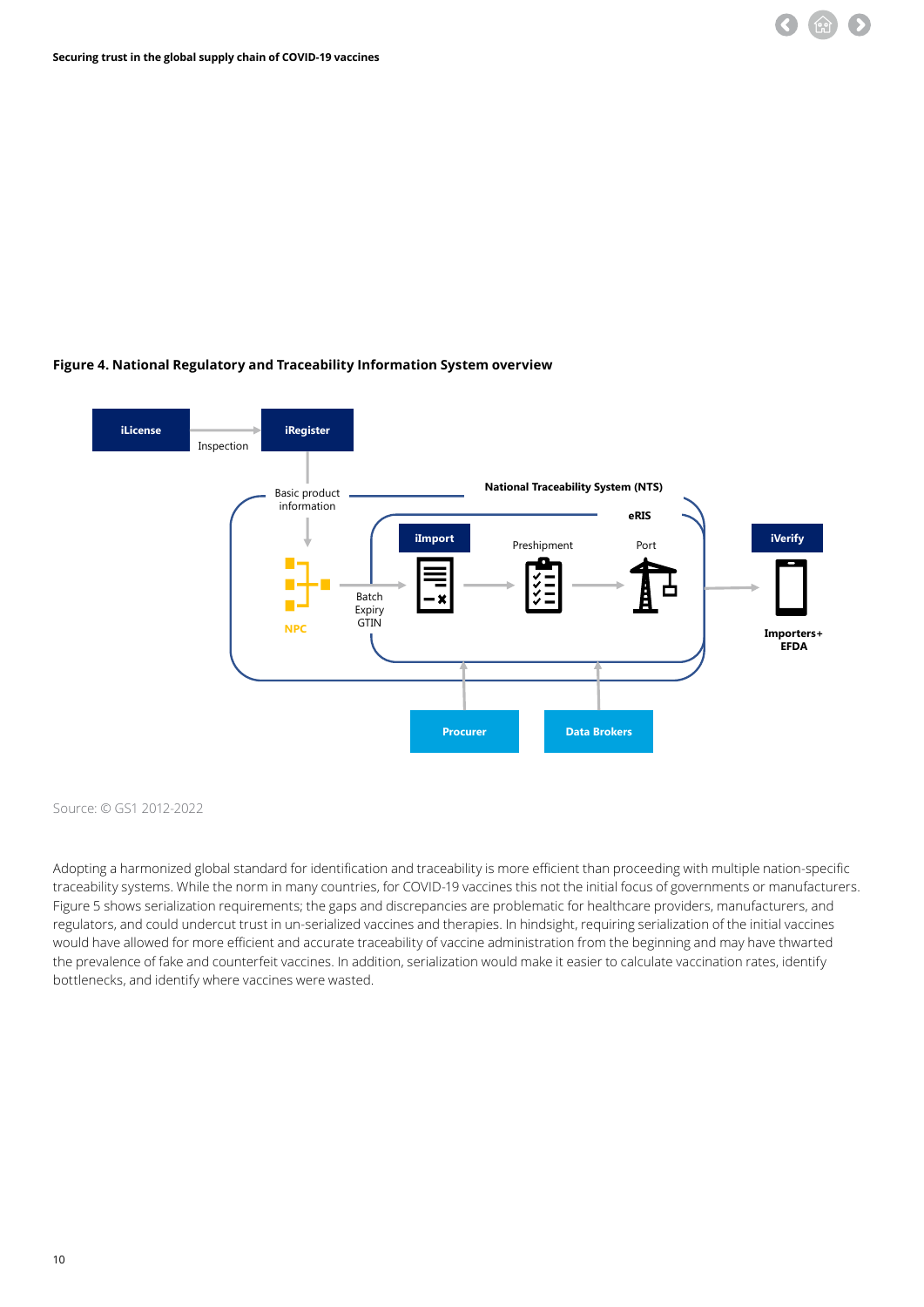#### **Figure 5. Country progress on serialization of pharmaceuticals**



Source: © GS1 2012-2022

#### **More infrastructure development needed to deliver safe, effective, genuine vaccines**

Even as more countries secure vaccines, the vaccination effort remains hampered by a lack of personnel and reliable infrastructure (transport, supplies, accessible administration locations, even electricity) in many locations. Delivery tactics such as mobile medical units used in high-income countries were not always replicable in developing countries, or at least not at the scale required. Like the issue with product serialization—infrastructure requirements were given secondary consideration, after vaccine development and testing. Finally, delivery is also complicated by criminals offering fake or substandard vaccines.

Infrastructure gaps and fragmented health care services frustrated the ability to turn available vaccines into actual vaccinations and highlighted the general inequities between developed nations and the rest of the world in terms of vaccine access. Manufacturers' heroic effort to produce vaccines has at times resulted in oversupply; vaccines were sometimes received in countries without allowing enough time for distribution and administration before reaching expiration. In Africa, this led to destruction of expired vaccines<sup>22</sup> or the cancellation or delay of vaccine orders.<sup>23</sup> Similarly, by mid-2021 some developed countries such as the United Kingdom found that supply outpaced demand, forcing cancellation of shipments.

Central to improving infrastructure is identifying and supporting stakeholders in the position to actually build it. Some manufacturers delivering vaccines to developing nations were put in a difficult position as local health care teams looked to them to help solve the last mile problem and get vaccines to citizens. Yet, the ability to build delivery networks and vet and hire local resources that could reach dispersed rural populations is best addressed by country and community leaders familiar with the people and locations with help from experienced nonprofits.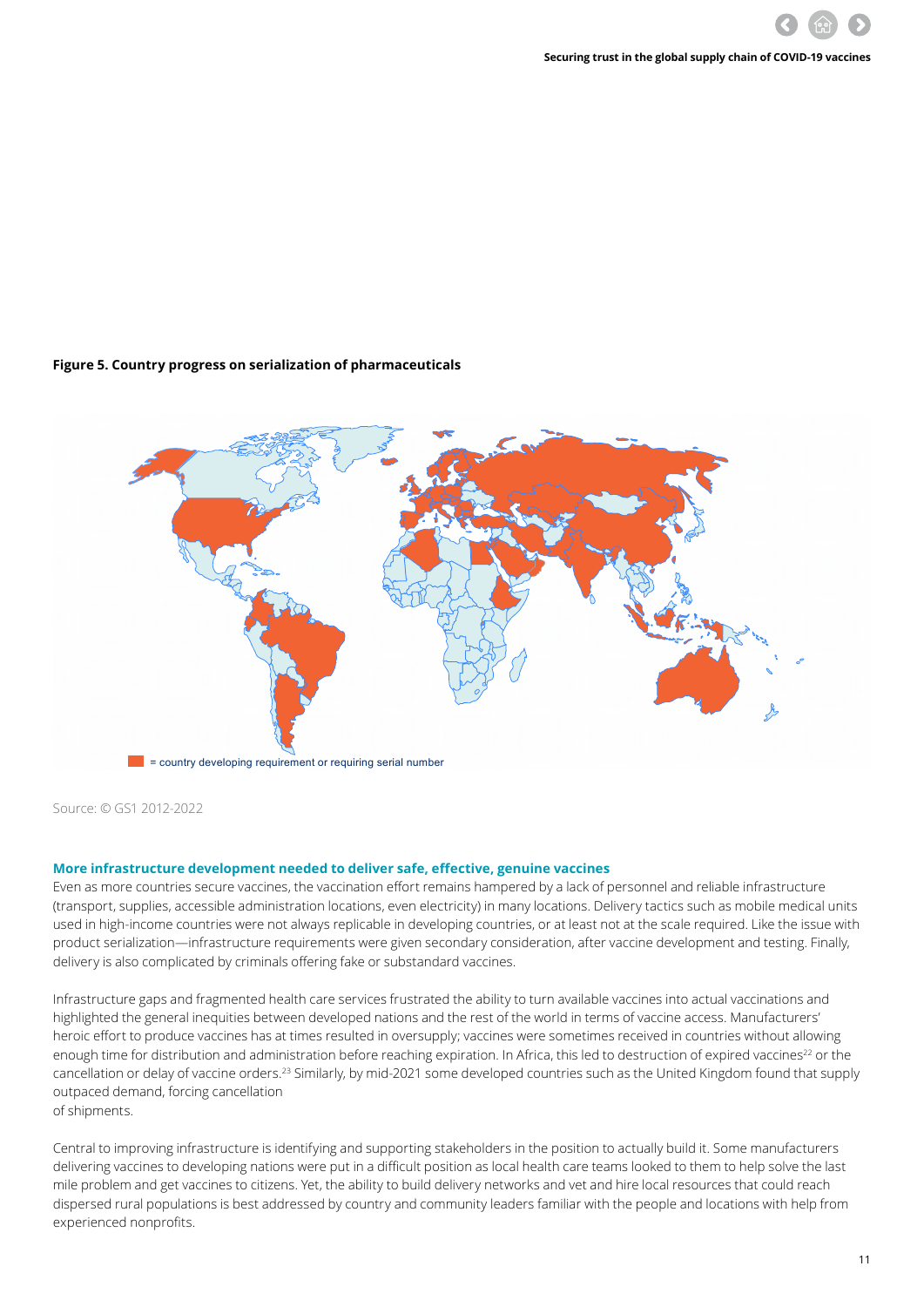Infrastructure deficits have led to a gap between vaccination rates in rural and urban areas across the globe.

- **•** In the United States, there was a 14% difference between urban fully vaccinated residents (59.8%) and rural (45.8%), and rates decline with increasing rurality.24
- **•** Similarly, in New Zealand rates in remote areas were 19% less than major metropolitan centers.25

In Deloitte's survey of consumers in the United States, which has more than enough vaccine supply for eligible citizens, convenient access to a shot remained a barrier for many, with transportation, wait times, and inconvenient hours all impacting vaccinations. Lack of transportation or the cost of travel, however, emerged as a significant challenge across the globe, identified in countries as diverse as Bangladesh and Ghana,<sup>26</sup> New Zealand and India, as well as the United States. Many eligible citizens are challenged to travel even a few miles to reach a vaccination site.

Beyond the challenge of physically getting vaccines and people to the same place at the right time, poor linkage of data exchanges makes it near impossible to trace the chain of custody for vaccines once they are delivered to some countries or jurisdictions. Some authorities still use pen and paper to track and trace vaccine receipts and administration, leading to incomplete or at best delayed upload of this information to centralized data repositories. Organizations like UNICEF facilitate the identification and qualification of local carriers, but frequently there is no airtight way to determine what happens to an allocation of vaccines once a carrier takes possession.

Unreliable infrastructure and delayed administration created a situation where some citizens eager to get vaccinated fell prey to criminals who built a robust black market for fake vaccines. The addressable market for vaccines is more than five billion people, making it an attractive target for fraud. Some people are willing to spend substantial sums to buy "vaccines" from unauthorized or uncertified sources. Beginning in early 2021, Israeli cybersecurity firm Check Point identified advertisements on the darknet for several unverified vaccines asking US\$500 to US\$1,000 a dose,<sup>27</sup> with such ads increasing in number monthly.

In 2021, counterfeit or fake vaccines were identified in Sudan, South Africa, Uganda, Germany, and Brazil. While some of the material was harmless, such as water or saline, other materials were contaminated. More importantly, fake vaccines deprive the recipient of the protection desired and believe they acquired, which puts them, and their friends and family at greater risk of the virus. This further erodes trust among those consumers not yet willing to be vaccinated.

While the challenges of delivering safe and efficacious vaccines were anticipated, resolving them will not be simple or quick. The lack of infrastructure and governance processes to ensure timely administration of vaccines shipped to rural areas and countries with less developed health care systems remains a major hurdle to increasing vaccination rates. Yet, as discussed below, the strategies and actions from health care leaders in Ethiopia and Nigeria demonstrate that progress is not only possible but assured with commitment and a patient-focused, long-term vision.

 "The liquid gold in 2021 is the vaccine, and already we are seeing that vaccine supply chains are targeted more and more."<sup>28</sup>

#### **Jurgen Stock, general secretary of Interpol**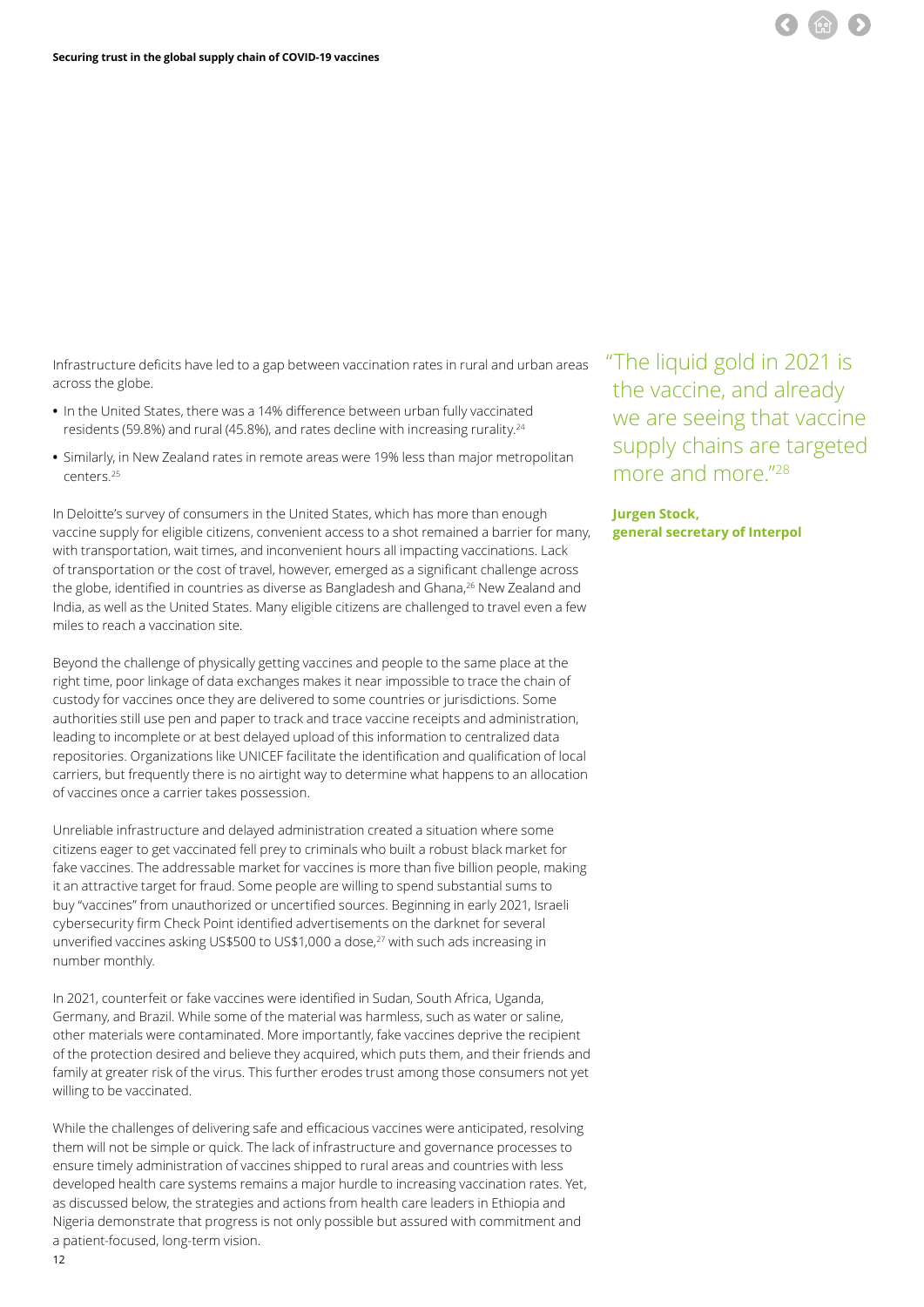#### **Disconnects in global and local communication networks undermine vaccine confidence**

Increasing confidence and trust in pandemic mitigations in general, and the vaccines specifically, requires more transparency of messages from governments, national health organizations, and global nonprofits. Initial efforts to describe and clarify the origin of the virus were often contradictory and hard to understand. This focus also set a precedent in which skepticism about mitigations such a social distancing, masking, and vaccines took hold in late 2020 and early 2021.

The number of vaccines may have resulted in data overload. No unified explanation was given for why so many vaccines came to market, or clarity about the differences between them. In retrospect, more effective messaging about the variety of vaccines was needed with a recommendation by trusted authorities for people to take the first vaccine available since all provided proven protection.

Trust is built by the government setting clear expectations and enforcing them for all societal stakeholders. Yet, an additional messaging challenge was the use and debate over "vaccine mandates"—a term which did not sit well with many citizens. Mandates worked in Austria and China, but more leaders found that a more palatable approach was to not require or mandate vaccinations, but rather restrict what unvaccinated citizens could do and where they could go. This approach, coupled with a requirement to provide proof of vaccination and a personal ID, is used by Germany, France and in various states in the United States. It effectively puts the decision about vaccination in the hands of individuals, who must weigh the costs and benefits of vaccines versus attending entertainment events, shopping, or eating out at restaurants. In this way, government policy rewards vaccinations, without mandating them.

Beyond the messages, a lack of diversity among messengers and chief spokespeople was a missed opportunity given that a major known cause of vaccine hesitancy among marginalized groups is their lack of inclusion in clinical trials. In many countries, including the United States, the most frequent messengers were officials with national health agencies or political leaders—not messengers that could participate in dialogues that can change minds or target the causes of an individual's hesitancy or concern. Broadcast, public service communications, while valuable for building a foundation of knowledge, are usually not compelling enough to convert the deeply resistant or fearful. Although our initial report suggested enlisting athletes, celebrities, and other influencers to support the vaccine rollout, this tactic was rarely deployed.

In general, the need to quickly educate the public about the virus, promote progress in vaccine development, and identify vaccine eligibility and administration timelines were given precedence over emotional, personal appeals. The campaigns executed revealed significant gaps and some overlaps in many country and state communication architectures. Most could have benefited from having a more structured protocol for managing health crisis communications to avoid delayed or mixed messages. Deputizing more people to educate citizens face-to-face also works because it reflects a more human-centered approach than mass communications. For example, Boston's Get Out the Vaccine initiative<sup>29</sup> is modeled on Get Out the Vote efforts and involves teams knocking on doors and staffing pop-up clinics in areas where vaccination rates lagged.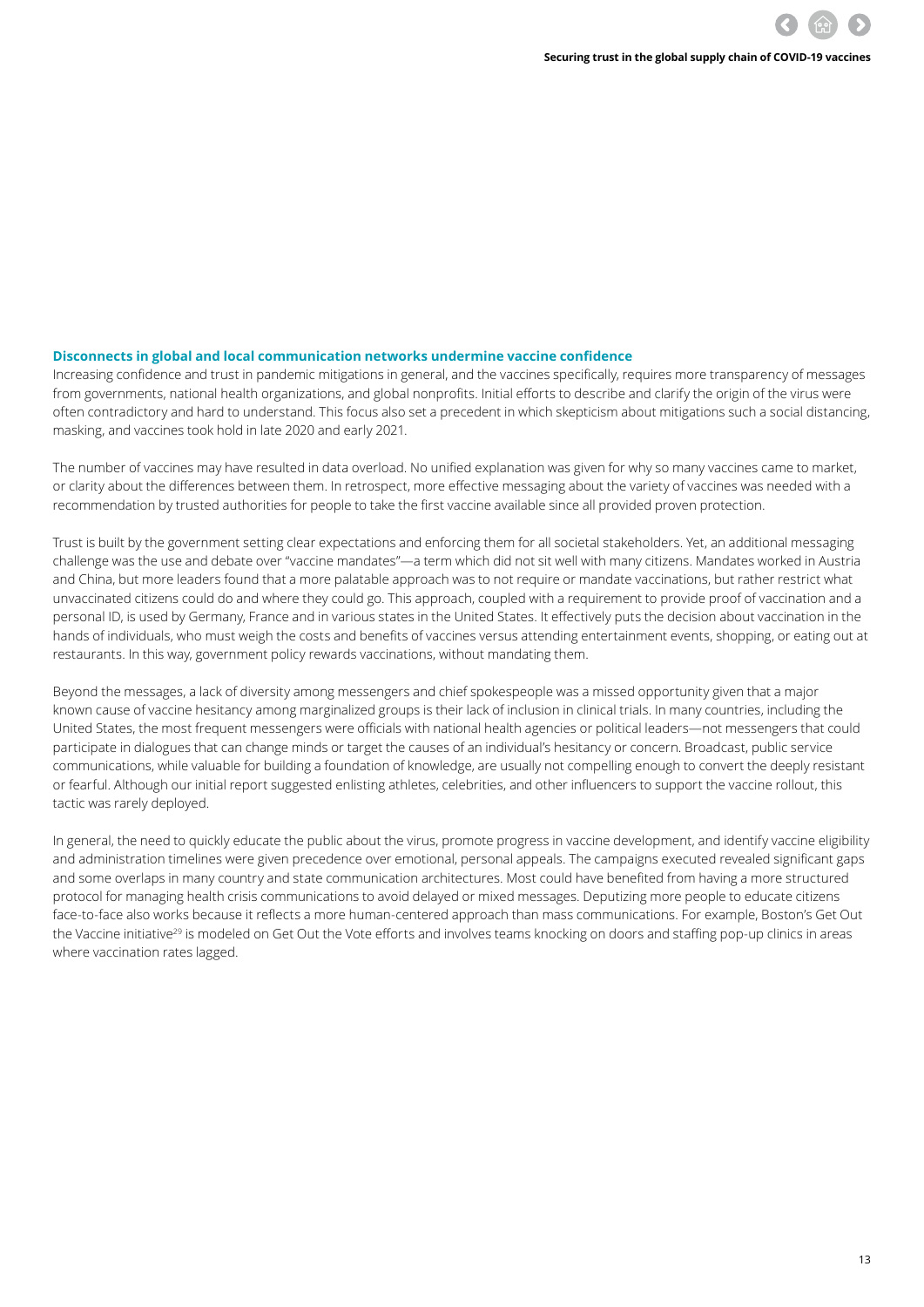### <span id="page-13-0"></span>Solutions: Increasing trust across the value chain

These challenges are significant but not insurmountable. In fact, many short-term and long-term solutions could address them and leave the world better prepared for future health crises.

#### **Facilitating future collaboration in vaccine development**

As difficult as it is to acknowledge, global health emergencies in the future could require the same level of collaboration seen with COVID-19 vaccines. To make information sharing and collaboration possible, national and regional governmental bodies need legal and commercial protocols that carve out exceptions to laws prohibiting anticompetitive activity and guaranteeing health care privacy during crises. Further, manufacturers may need specific indemnity agreements to protect them from legal actions when governments request accelerated development and trials.

An agreement could take the form of a treaty or accord facilitated by the United Nations (UN) and WHO with input from nation members or unions of states. Among other topics, it should address issues such as market allocation, data sharing, and shared intellectual property rights. Such an agreement should cover first-line therapies, as well as derivative therapies. Manufacturers of the vaccines will revert to standard competitive behavior once the COVID-19 pandemic has peaked. Without an agreement, there may be conflicts over intellectual property rights, or at least debates over manufacturers' contributions and investments—neither of which promote vaccine confidence.

These actions could complement more efforts funded by governments, individually or collectively, as well as subsidizing public/private efforts such as the Operation Warp Speed effort in the United States. Patent-free vaccines in the public domain avoid intellectual property disputes of course. Recently, a team at the Texas Children's Hospital<sup>30</sup> working with a commercialization team at Baylor University shared its vaccine formulation freely with manufacturing sites in India, Bangladesh, and Botswana to boost vaccination rates in those locations.

Governments that put virology research efforts on hold could reactivate these initiatives and ensure adequate communication staffing at agencies to be better prepared for future global health crises.

#### **Requiring global standards and serialization for current and future vaccine supplies**

Disparate approaches to adopting global product identification standards, as well as the high variability in traceability processes and the lack of interoperability, can undermine vaccination efforts by slowing distribution. Today, there is no credible, transparent way to verify where vaccines are in many countries, and whether supply is meeting demand. This not only affects confidence in the vaccine supply chain, it can exacerbate health care inequities and undermine patient safety.

One solution is for international health care organizations to spearhead campaigns to promote global standards for product identification across medical supply chains. A pan-association effort that encourages and helps create foundational, backbone interfaces would allow each in-country system to feed traceability data into a global repository, making it easier to align supply with demand and improve supply chain security both of which play a role in increasing transparency, and with it, trust.

Current initiatives demonstrate how this can work. More countries could follow the lead of Gavi and UNICEF, which require serialization to participate in tenders. Chinese manufacturers embed serialization based on global standards for all COVID-19 vaccines distributed or supported by UNICEF, and Gavi has recommended identification and barcoding for all vaccines. Some countries have already adopted this approach for a portion of medicines exported by local manufacturers and more countries in Europe and Africa are requiring it by regulation. Nigeria undertook post-receipt in-country serialization of millions of doses of both the Moderna and Pfizer-BioNTech vaccines with the knowledge of those manufacturers to strengthen the integrity of its vaccination program.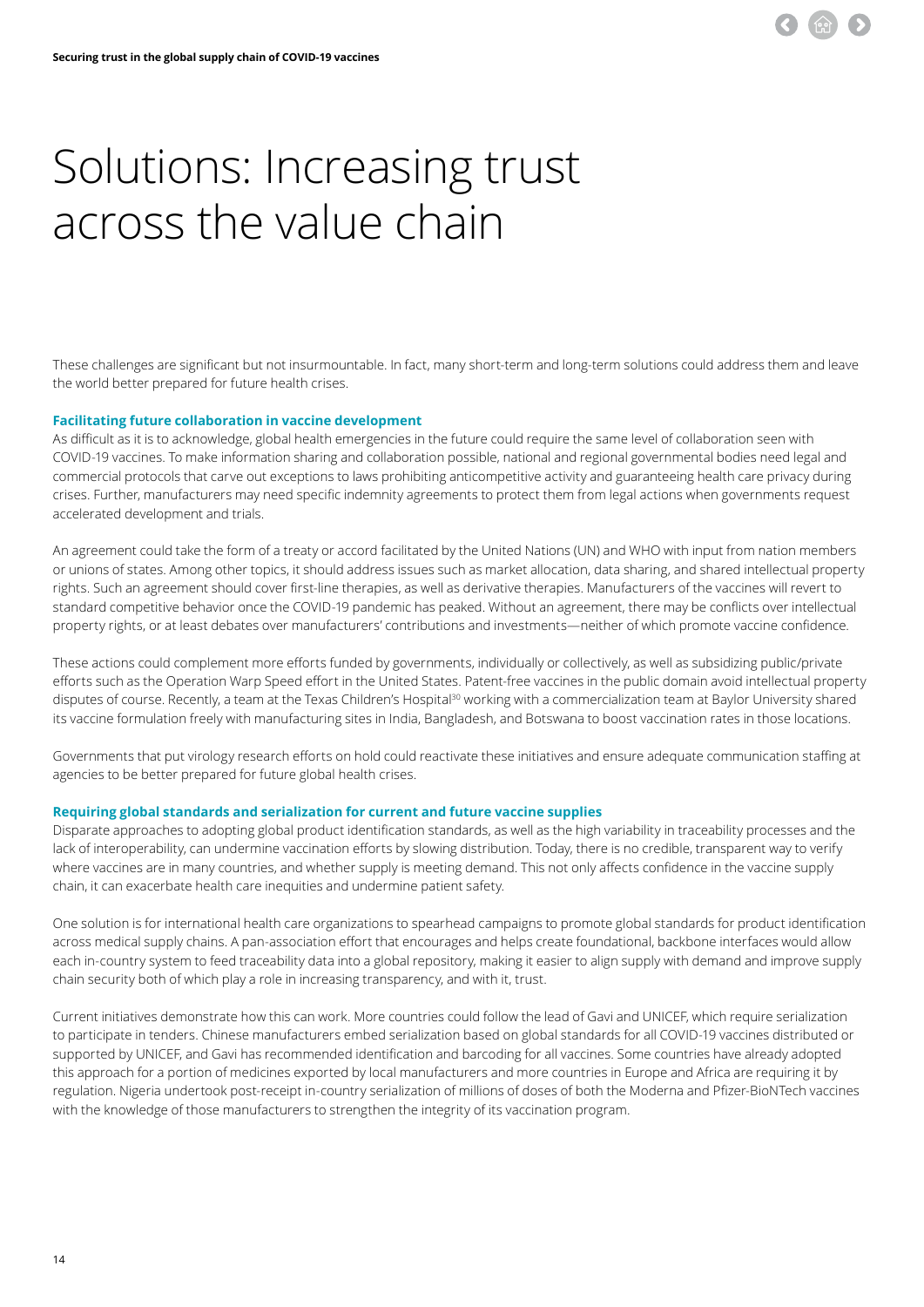The drug management strategies of countries like Nigeria and Ethiopia include investments in technology that requires serialization of drugs entering the country to enhance traceability, and we believe this approach would provide a common, reliable foundation that would benefit all stakeholders. Enabling serialization requires that each saleable unit of a product carries:

- **•** A Global Trade Item Number (GTIN)
- **•** A Serial Number (S/N)
- **•** A Batch/Lot number (LOT)
- **•** Expiry Date (EXP)

More than 75 countries are requiring or accepting the GS1 DataMatrix and many donor organizations are requiring the GS1 DataMatrix on pharmaceutical products they purchase. This can be leveraged in countries with such requirements for identification and traceability of medical products such as COVID-19 vaccines. This is also an incentive for countries with no requirements yet to move forward. An example of the GS1 DataMatrix is shown in Figure 6.

#### **Figure 6. Sample of serialization data print**



GTIN: (01) 09504000059118 EXP: (17) 141120 LOT: (10) 7654321D S/N: (21) 10987654d321

(Illustration only) Source: GS1 March, 2022

The GS1 DataMatrix is the barcode recommended by the health care stakeholders and requested by governments for identification and traceability of health care products. While the GS1 DataMatrix is still evolving (e.g., to become mobile device readable and friendly), it has advantages over standard barcodes including:

- **•** Captures the largest amount of identification data in the smallest amount of space on packaging;
- **•** Allows printing directly on the products;
- **•** Embeds sophisticated error detection and correction algorithms allowing the GS1 DataMatrix barcode to be scanned even if damaged, torn or printed poorly.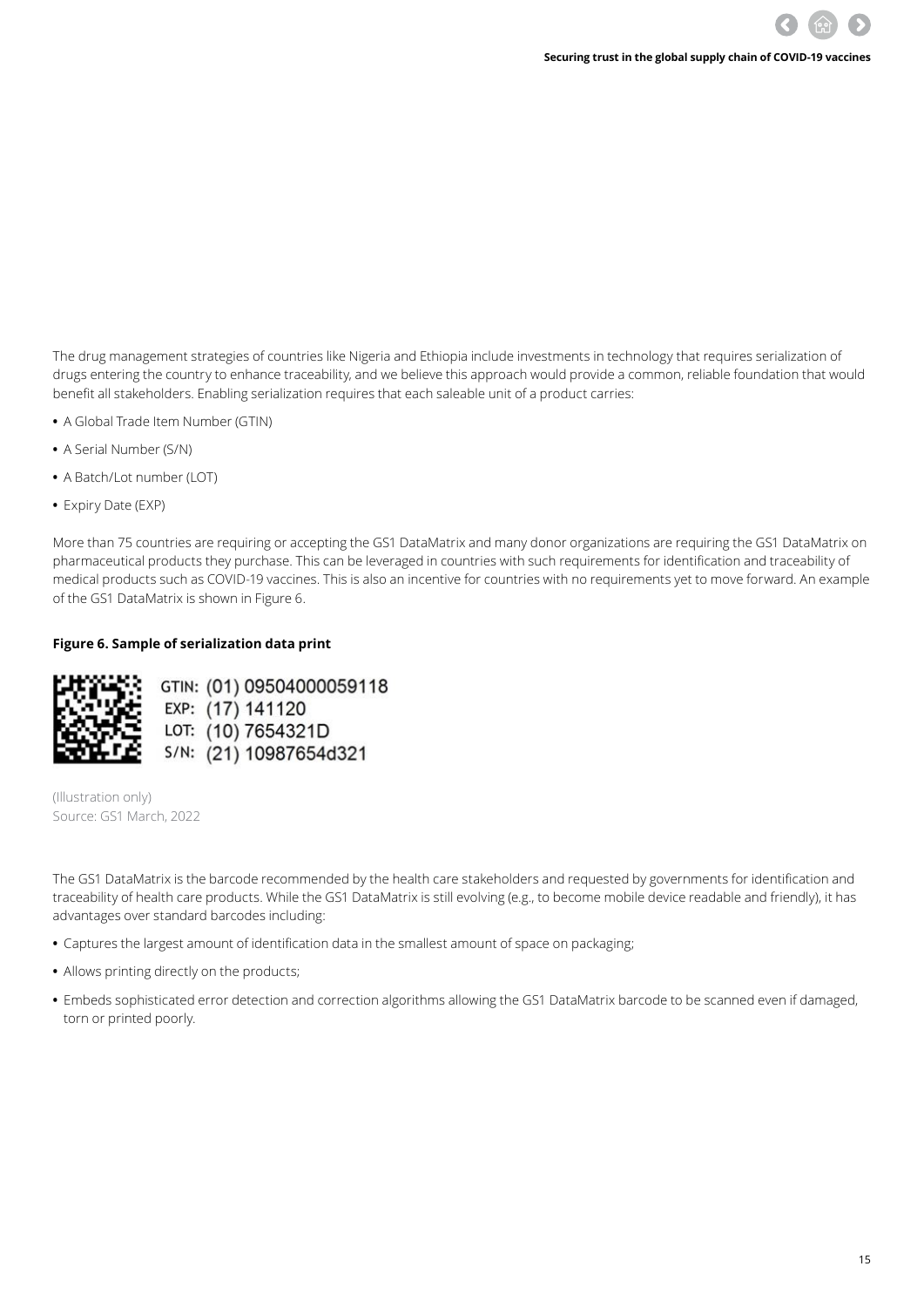#### **Figure 7. The breadth of adoption of the GS1 DataMatrix**



=Country developing requirements or requiring GS1 DataMatrix and/or using GS1 DataMatrix in pilots

Source: © GS1 2012-2022

Achieving harmonized implementation of global standards for product identification and traceability requirements using global standards throughout the supply chain is a complex undertaking but ultimately will benefit all stakeholders. Nigeria provides a promising example. The country is in the middle of a five-year plan launched in 2019 to make traceability a reality for all drugs. It has convened numerous pan-African conferences, and 26 African countries have resolved to develop an African strategy that accurately reflects the state of current infrastructure and resources, and probable future investments to make end-to-end traceability a reality. Figure 8 shows Nigeria's progress to date<sup>31</sup> in this initiative.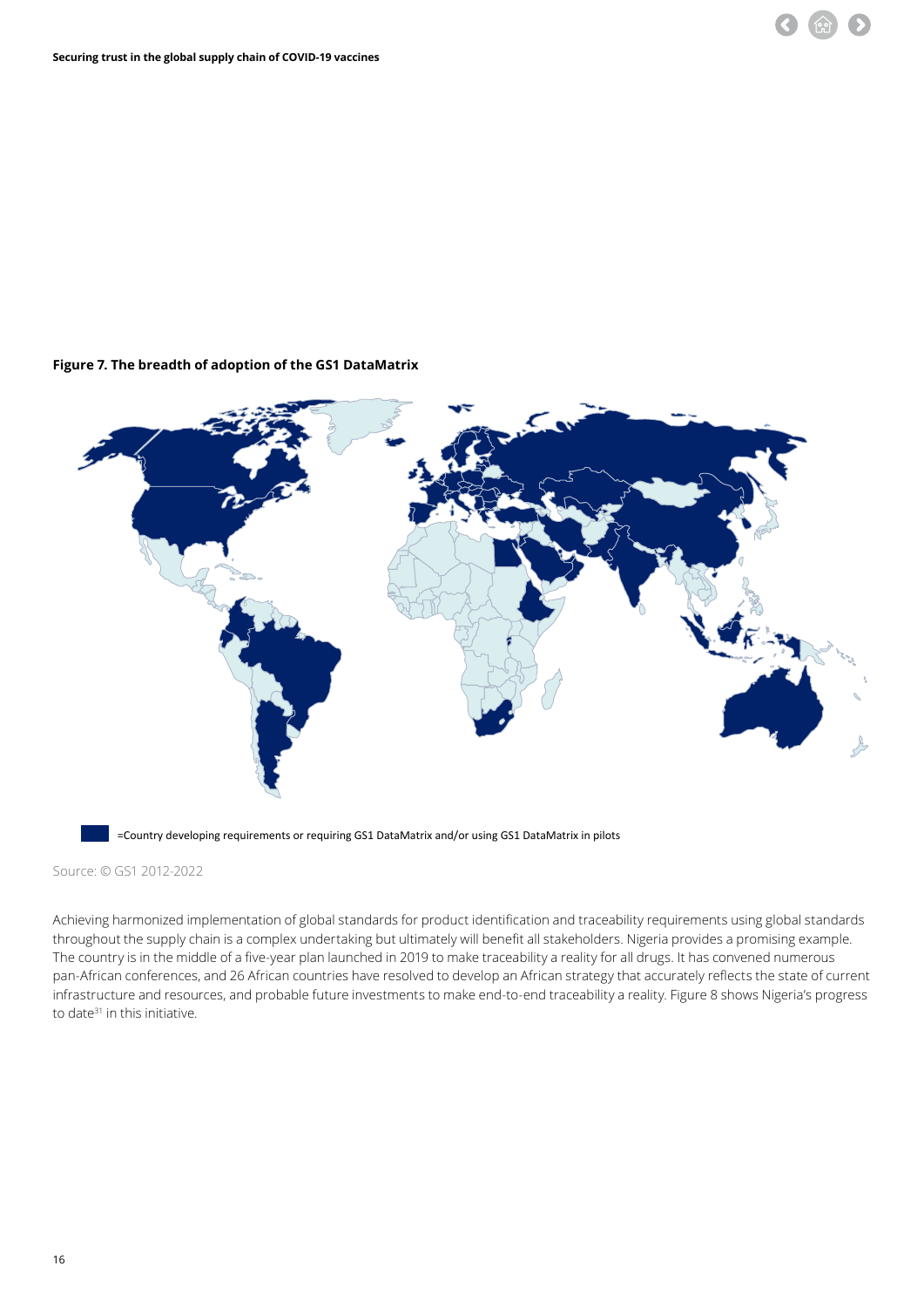**Figure 8. National Agency for Food & Drug Administration & Control (NAFDAC)'s Traceability Implementation: Five-Year Plan NAFDAC's Traceability Implementation: Five-Year Plan**

| <b>Major Activities</b>                                                                            | 2020 | 2021 | 2022 | 2023 | 2024 |
|----------------------------------------------------------------------------------------------------|------|------|------|------|------|
| 1. Establish Traceability Office at NAFDA                                                          |      |      |      |      |      |
| 2. Establish Technical Working Group-the GS1 help desk                                             |      |      |      |      |      |
| 3. Establish National Traceability Steering Committee                                              |      |      |      |      |      |
| 4. Conduct traceability technical infrastructure gap analysis                                      |      |      |      |      |      |
| 5. Work with stakeholders on pilot to test prototype traceability implementation                   |      |      |      |      |      |
| 6. Guide supply chain stakeholders on hardware and software requirements and solution<br>providers |      |      |      |      |      |
| 7. Use pilot results for future pilots and as input for regulation                                 |      |      |      |      |      |
| 8. Develop regulations to support traceability implementation                                      |      |      |      |      |      |
| 9. Develop and sustain traceability system infrastructure                                          |      |      |      |      |      |
| 10. Implement product identification                                                               |      |      |      |      |      |
| 11. Implement master data requirements                                                             |      |      |      |      |      |
| 12. Implement traceability data requirements                                                       |      |      |      |      |      |
| 13. Enable monitoring of stakeholder compliance                                                    |      |      |      |      |      |
| 14. Achieve safety and efficiency by use of traceability information                               |      |      |      |      |      |
| Completed<br>In progress<br>Not Yet Started                                                        |      |      |      |      |      |

Source: Making Traceability a Reality (NAFDAC presentation) October 2021

Nigeria's traceability initiative and progress are impressive and could serve as a blueprint for other nations to guide investment in traceability systems. With more countries and organizations requiring serialization and extensive product information, the time is now to scale up this effort and achieve universal use.

#### **Making last mile delivery easier today and in the future**

Navigating the last mile to get vaccines to citizens continues to be the most vexing issue depressing vaccination rates, particularly in rural areas and developing countries. Delivery requires coordinated action to address infrastructure and transportation barriers to administering COVID-19 vaccines. Yet, this reality raises geopolitical concerns, including where responsibility lies for achieving greater vaccine equity for developing countries while respecting national sovereignty during a global health crisis centered on a highly transmissible virus.

Nonetheless, several actions can be taken now to support delivery networks, ensure more effective operations, and increase transparency and human engagement—all of which would drive greater trust in the overall system and higher vaccination rates.

 "These are huge steps in the implementation of traceability, but we can do it, I tell our staff 'If you don't see a challenge, if you don't face a challenge, you may not know the potential that you have'. We are going to do it."<sup>32</sup>

**Dr Christianah Mojisola Adeyeye Director-General of National Agency for Food and Drug Administration and Control (NAFDAC), Nigeria**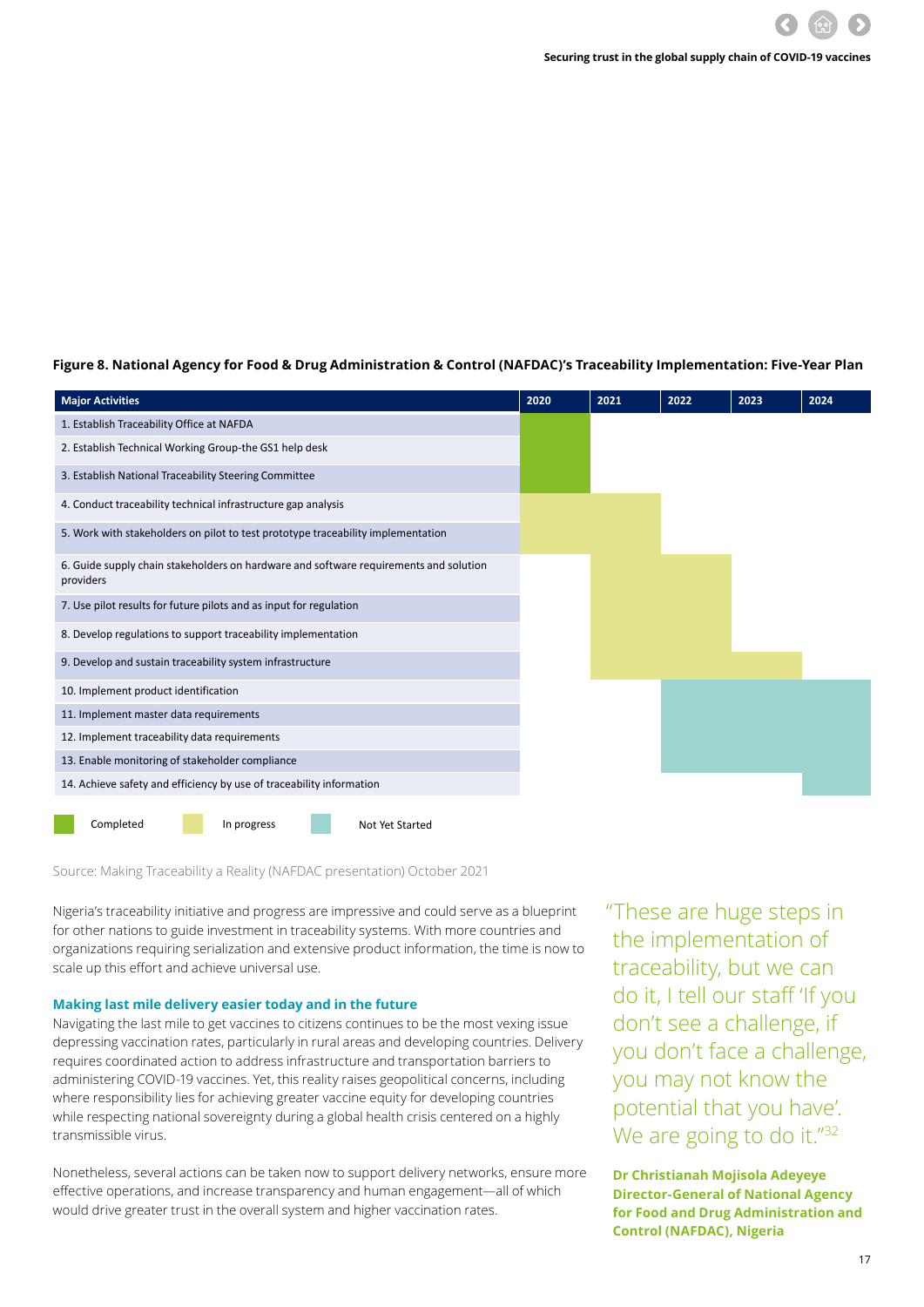

- **•** Invest in or redeploy mobile medical units. Mobile units of local professionals can be trained and dispatched to meet people where they live, literally.
- **•** Think outside the clinic and beyond the doctors. Many remote or rural areas do not have health facilities, or medical doctors. Neither, however, is required for vaccine administration. Nigeria and Kenya have set up administration sites in banks, car washes, social clubs, and shopping and entertainment arcades,<sup>33</sup> which are far more convenient locations to reach people cost effectively. In many countries, pharmacists play a leading role in administering shots, while in others military personnel have been deployed to help.
- **•** Assess the viability of adjusting (extending) expiration dates. This would allow quantities already shipped to be retained longer while longer expiry dates on future shipments would reduce the number of shipments overall and allow countries to retain vaccine stocks until opportunities for administration arise. Both would improve the environmental and sustainability impact of vaccines.
- **•** Produce fewer vaccines that require cold chain storage and uninterrupted refrigeration. Vaccines that require only standard refrigeration should be prioritized if possible. Being unconnected to an electrical grid is not always a barrier. Several African health agencies, including those in Sierra Leone, use solar-powered minirefrigerators34 to maintain vaccines in transit to rural areas. Manufacturers should continue to assess and publicize the thermostability of their vaccines to determine whether short gaps in refrigeration actually erode safety and efficacy.
- **•** Provide vaccines with identification and barcoding on the vial. Some administrators are reluctant to open a five-dose vial of vaccine and trigger expiration windows if most doses cannot be administered quickly.

#### **How Sanjeevani Extended the Hospital Ward in India 35**

In spring 2021, as COVID-19's delta variant surged in India, Deloitte and leaders in India's Haryana Karnal district launched a collaborative effort to reduce the strain on hospitals and "extend the hospital ward" by developing a supervised, virtual, in-home care program for people in rural areas with mild or moderate COVID-19 symptoms. Sanjeevani Pariyojana (in Hindi, this translates to The Life Project) mobilized local health care practitioners to help provide early detection (through home test kits), and essential care for homeisolated COVID-19 patients. The program took advantage of Haryana's existing technology infrastructure by adding or enhancing command-center capabilities, and augmenting the availability of telemedicine, virtual triage, and advanced life-support transportation services when patients required higher acuity care.

- **•** Develop a unified perspective on the risk/benefit analysis of mixing of vaccines for second or booster shots. Some country health agencies have issued guidance already that allows mixing, but it would help to have an agreed-upon global perspective to increase the administration of vaccines already in-market.
- **•** Clarify the roles manufacturers and in-country resources can and should play in local delivery and administration of vaccinations and protecting the vaccine chain of custody.

Ireland is a good example of managing last mile delivery well and clarifying roles and expectations. A centralized, dedicated team has national oversight for requisitioning vaccines, documenting shipments received, and managing distribution of vaccines and related supplies. Team leaders work with a network of local pharmacies, general practitioners, and vaccine centers to schedule and administer shots. The team uses a single data repository to roll up information on vaccine distribution, administration, disposal, and adverse events daily, allowing for quick reallocation or mitigation if necessary.

The results speak for themselves. The Health Service Executive (HSE) achieved visibility of COVID-19 vaccine usage and traceability to the point of administration across all vaccination centers by co-designing a standards-based solution with GS1 ensuring an efficient and effective way of receiving, administering, tracking, and reporting of vaccinations. The combination of centralized data-recording and community-based administration has resulted in 85% of eligible Irish citizens being fully vaccinated by 20 March, 2022.<sup>36</sup>

Ireland also used a standards-based approach in its pandemic Test & Trace Program, using GS1 identifiers for sample traceability within its SamplePath diagnostics management solution, enabling visibility throughout the testing pathway and supporting the management of results within a 24-hour target.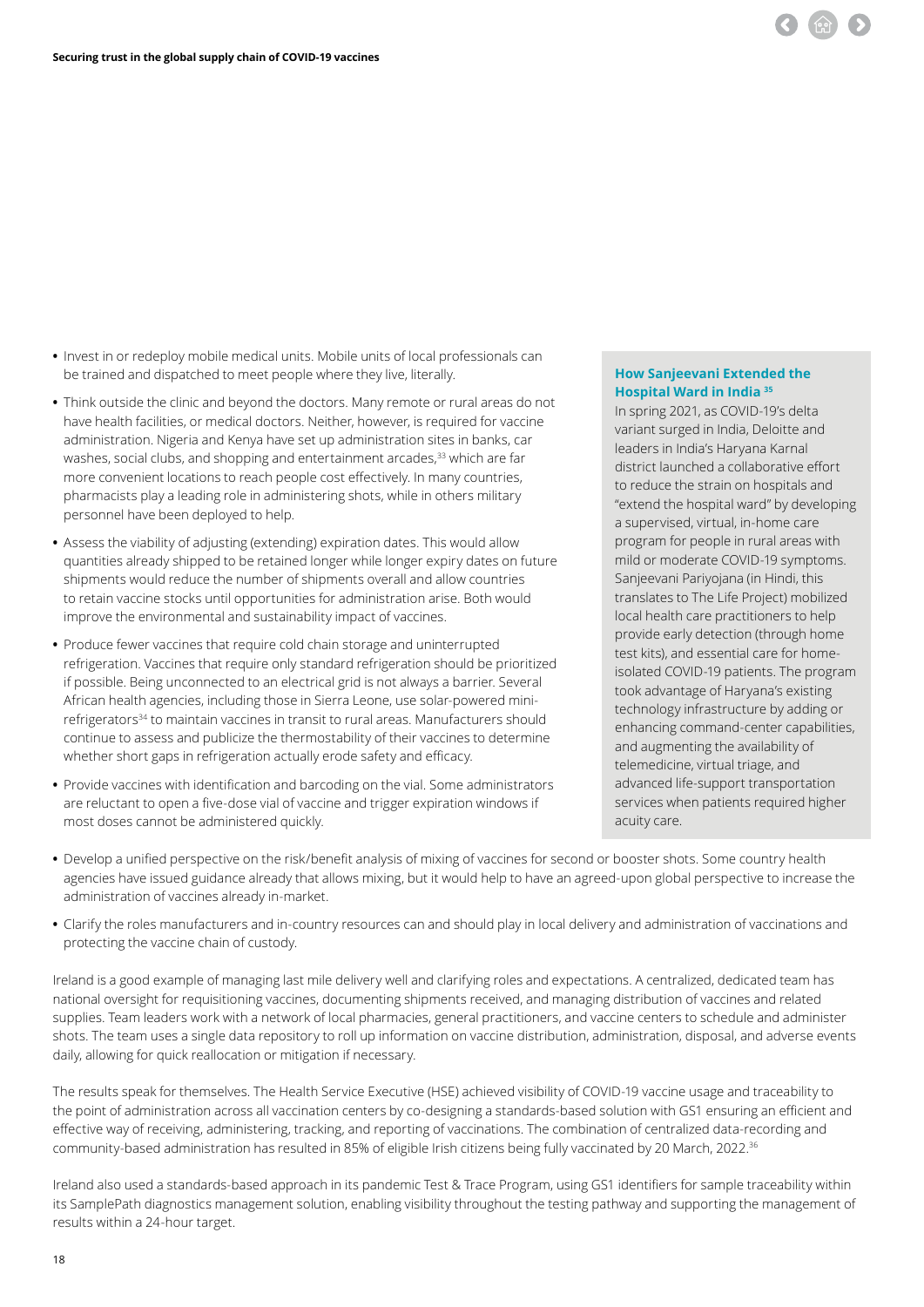#### **Build global and local crisis communication networks**

Vaccine development and delivery presented complex communication challenges that evolved as vaccines were tested, manufactured, and released. Global consistency and harmonization of messages in each phase was key to increasing confidence in the vaccine, as was finding the right messengers and targeted messages. The overall takeaway is that a shift, or at least an expansion, of communication tactics may be needed. Mixing broadcast communications from national leaders with more targeted, community-based tactics led by local, culturally diverse teams could increase confidence in vaccines and with-it vaccination rates.

Leaders should consider employing the following proven communication tactics to increase vaccine confidence.

**•** Focus messages on core, personal benefits of vaccines. The main selling point of the vaccines could not be more compelling: Vaccines reduce death rates and severity of illness. However, early messages about vaccines focused on clinical data, particularly the varied efficacy rates, and availability logistics. The result: the emotional underpinning and personal benefits were lost at times. Illinois is executing an effective "man on the street" video campaign built around testimonials by real citizens who overcame their hesitancy to get vaccinated.

Enlist influential community-based communicators. Congolese health authorities deputize social mobilizers<sup>37</sup> (members of community animation cell) to visit families and share information, including preregistering them for SMS alerts when vaccination sites closest to their homes open. In some areas the faith-based community can be a key influencer. In the rural south of the United States, a collaboration between the United Way and the Choose Healthy Life Black Clergy Council<sup>38</sup> has gained significant traction. Pope Francis recently released a message to Catholic churches<sup>39</sup> urging the faithful to get vaccinated as an act of love for community and mankind.

- **•** Celebrate milestones. India successfully empaneled multi-disciplinary teams to participate in and sponsor its Sanjeevani A Shot of Life initiative, launched on World Health Day 2021. Nationwide progress was celebrated in an end-of year telethon that summarized the efforts and impact by the Sanjeevani teams and encouraged adoption by highlighting how multiple Indian states overcame vaccine hesitancy.40
- **•** Prioritize and tailor communications to address root causes of vaccine hesitancy. The leading causes of vaccine hesitancy were well known, as were the demographics of probable vaccine hesitant. Often vaccine-hesitant people just need to be heard, not persuaded. Gavi reports that some organizations are taking a page from therapeutic approaches used for traumatized combat veterans and deploying chatbots.<sup>41</sup>

To help the vaccine hesitant explore their feelings about the vaccine without judgement or debate.

**•** Coordinate a strategy to counter misinformation about alternative therapies. COVID-19 inspired significant numbers of conspiracy theorists and fake vaccine suppliers. Governmental, law enforcement and social media executives should assess the possibility of identifying and countering mis- and disinformation more forcefully, including weighing the risks and benefits of taking legal action.

Governments, health care agencies and community groups have all refined their communication approaches over the course of two years to make messages more direct, clear, and personal. In the future, much like delivery infrastructure, communication infrastructure will need to be expanded and diversified to reach and motivate more people more quickly.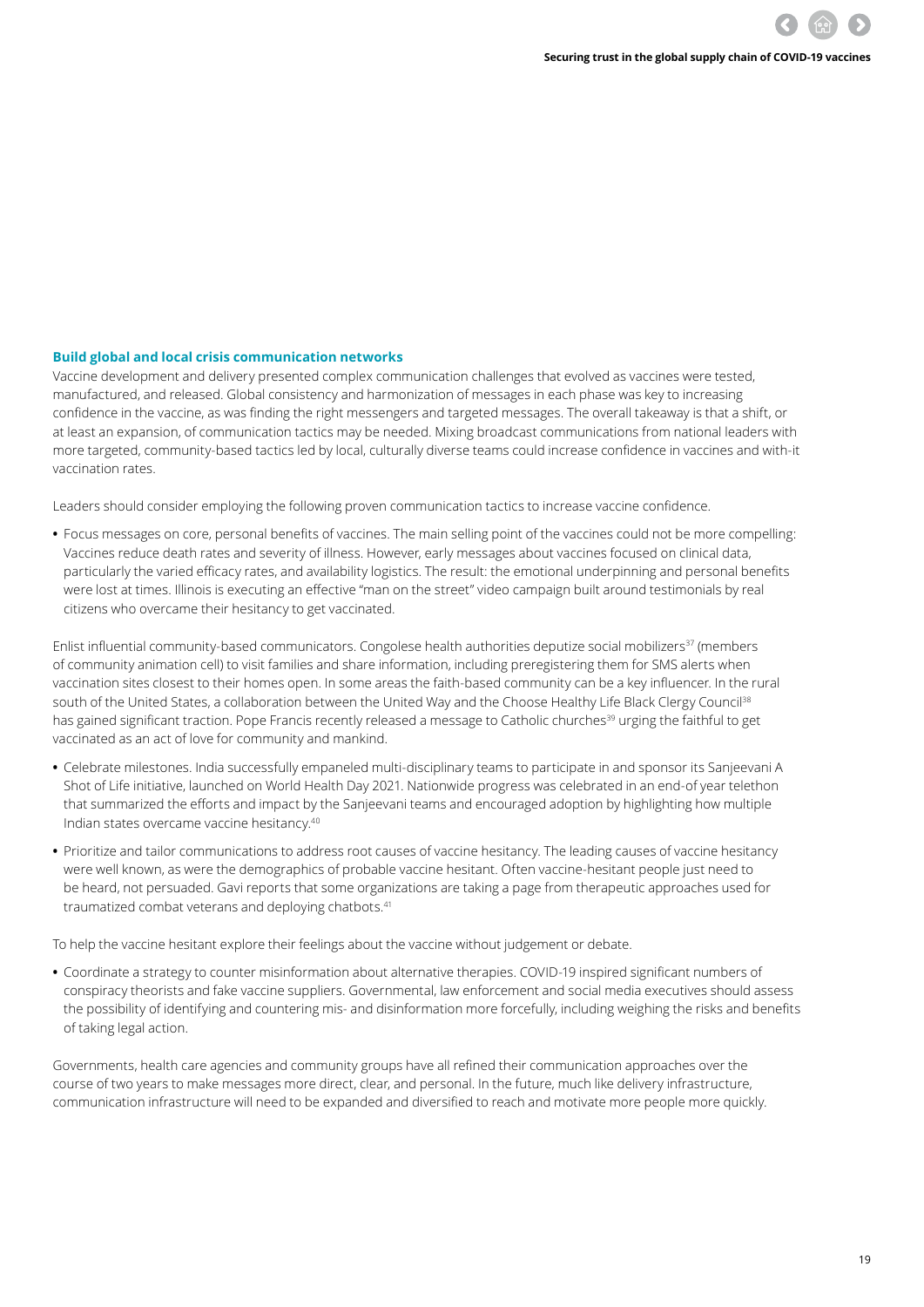

# <span id="page-19-0"></span>Conclusion

The release of numerous COVID-19 vaccines within a year of virus identification represents a significant achievement for manufacturers, governments, and health care professionals in a variety of roles. More importantly, it has benefited billions of citizens across the globe, and reduced the incidence of severe disease and death. Manufacturers and global health care organizations rose to the challenge, and trust in the COVID-19 supply chain has increased. Due to intense public education efforts and media coverage, the primary concern for most people moved past questions about efficacy and local availability to finding new ways to ensure global uptake. That movement is a victory. Further, GS1 global product identification standards will continue to play a role in establishing trust in the global supply chain for innovative products such as new vaccines, enable a better overview of supply versus need, and optimize planning and availability of vaccines.

Now stakeholders need to act on the lessons learned to strengthen the collective ability to respond to or—better yet—proactively address other global health issues. The critical success factors identified in 2020 remain paramount. Stakeholders should find ways to ensure future collaboration, expand adoption of global product identification standards, fund and develop reliable health care delivery infrastructure, and establish credible communication networks. We believe that the insights gleaned from our shared pandemic journey are applicable not only to vaccine delivery. Manufacturers, health agencies, and researchers can translate the learnings from the COVID-19 vaccination effort to other areas such as ensuring more equitable access to general health care, and increasing health education about disease transmission.

The COVID-19 pandemic will fade, but the need to deepen and broaden trust in medicine, health research, governments and NGOs remains. The momentum and insights gained over the past two years can be used to benefit citizens, countries, and for-profit and nonprofit organizations alike.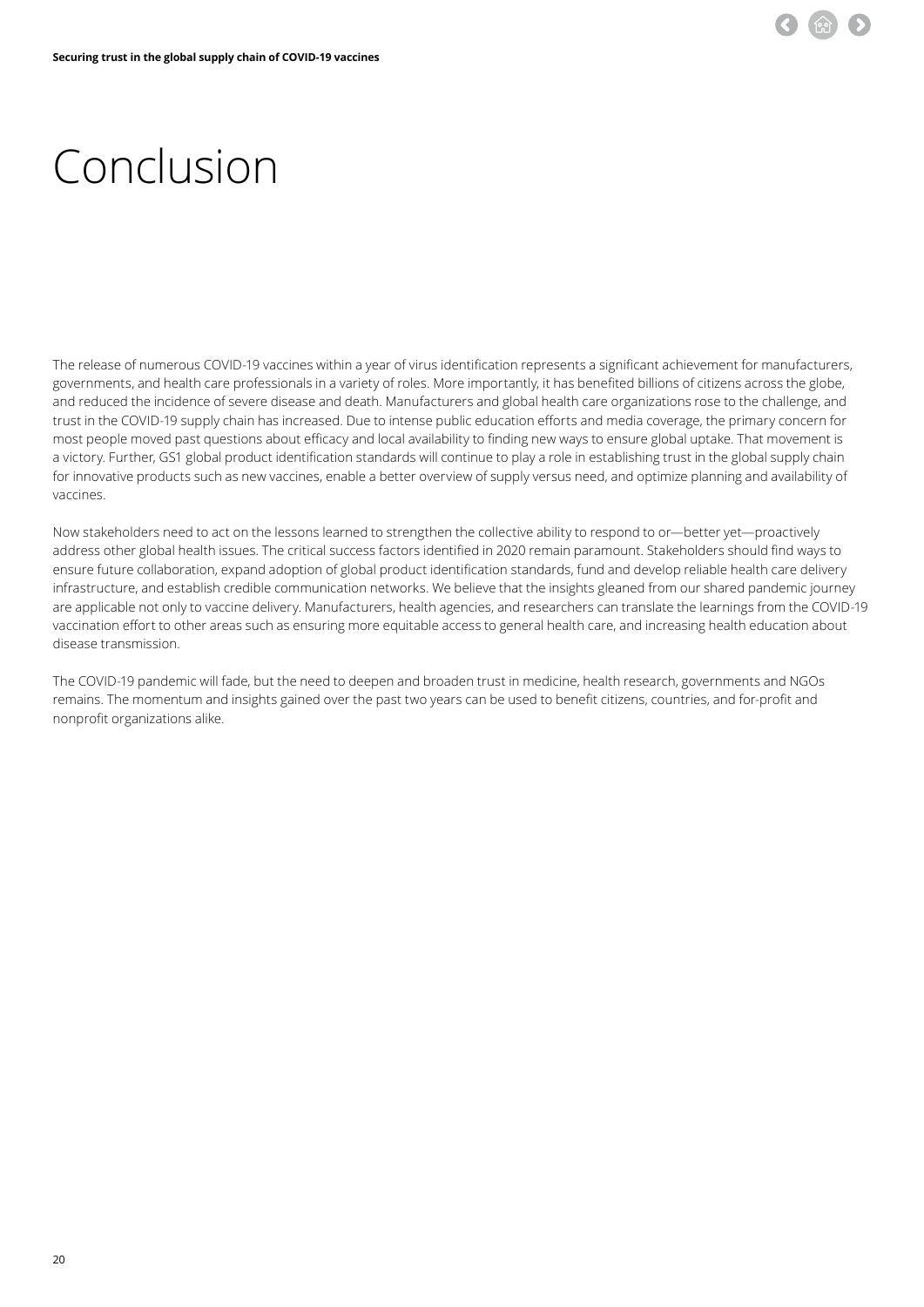### <span id="page-20-0"></span>Authors

#### **Hanno Ronte**

Partner, Deloitte United Kingdom

Hanno is a Partner at Monitor Deloitte. He has more than 20 years of consulting experience primarily in the Life Sciences & Health Care industry. Hanno leads the Life Sciences and Health Care team in Monitor Deloitte and is responsible for building the Real World Evidence Capability within that. His projects have focused on corporate and business unit strategy, competitive response, marketing strategy and capability building.

#### **Lilian Li**

Manager, Deloitte United Kingdom

Lilian is a Manager at Monitor Deloitte. She has over 10 years of experience in health economics, policy and life sciences commercial strategy. Her work is focused on facilitating market access for medicines and vaccines, especially those that are advanced therapeutics.

#### **Acknowledgements**

The authors would like to thank GS1, Kate Spears, and Terry Koch for their contributions to this report.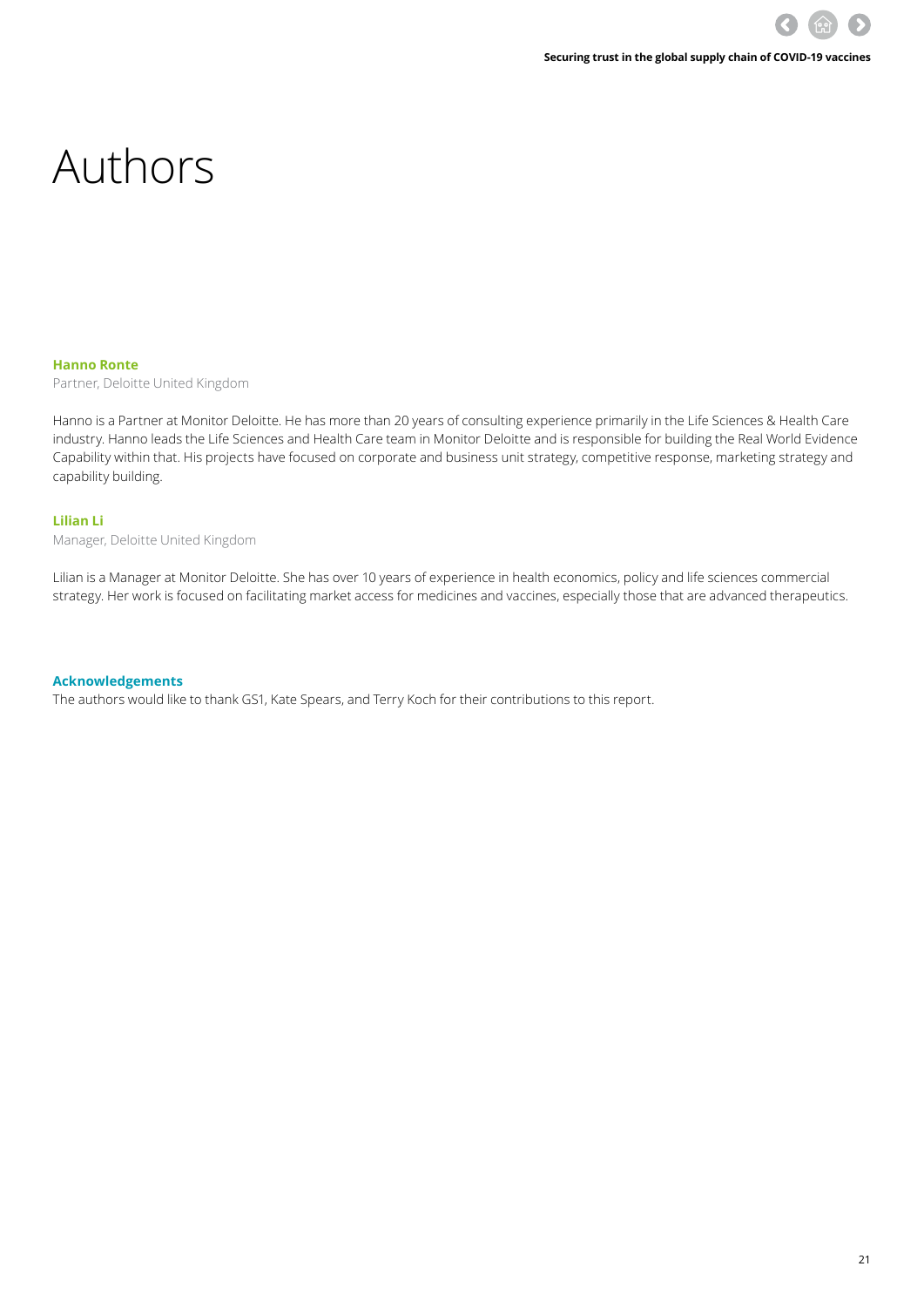

### <span id="page-21-0"></span>Endnotes

- <sup>1</sup> Deloitte. <u>The importance of trust in your organization</u>. 2021
- 2 "Trust' was defined as "the belief that another will behave with integrity and consistency" in our previous report: Securing trust in the global COVID-19 supply chain. Deloitte, December 2020.
- <sup>3</sup> The Atlantic, What's Really Behind Global Vaccine Hesitancy. <u>www.atlantic.com</u>, published 6 December 2021.
- 4 Regulatory Affairs Professionals Society Covid-19 Vaccine Tracker, [https://www.raps.org/news-and-articles/news-articles/2020/3/covid-19](https://www.raps.org/news-and-articles/news-articles/2020/3/covid-19-vaccine-tracker) [vaccine-tracker,](https://www.raps.org/news-and-articles/news-articles/2020/3/covid-19-vaccine-tracker) accessed January 28, 2022.
- 5 IFPMA, 11 billion covid-19 vaccines produced in 2021, [https://www.ifpma.org/resource-centre/11-billion-covid-19-vaccines-produced](https://www.ifpma.org/resource-centre/11-billion-covid-19-vaccines-produced-in-2021-has-resulted-in-the-biggest-immunization-campaign-in-human-history-and-2022-will-require-more-and-better-vaccine-redistribution-and-innovation/)[in-2021-has-resulted-in-the-biggest-immunization-campaign-in-human-history-and-2022-will-require-more-and-better-vaccine](https://www.ifpma.org/resource-centre/11-billion-covid-19-vaccines-produced-in-2021-has-resulted-in-the-biggest-immunization-campaign-in-human-history-and-2022-will-require-more-and-better-vaccine-redistribution-and-innovation/)[redistribution-and-innovation/](https://www.ifpma.org/resource-centre/11-billion-covid-19-vaccines-produced-in-2021-has-resulted-in-the-biggest-immunization-campaign-in-human-history-and-2022-will-require-more-and-better-vaccine-redistribution-and-innovation/)published 16 December 2021, accessed 20 January 2022.
- 6 Covid Vaccination Summary, Our World in Data, [https://ourworldindata.org/covid-vaccinations, accessed 31 January 2022](https://ourworldindata.org/covid-vaccinations).
- <sup>7</sup> COVAX dashboard <u><https://www.unicef.org/supply/covid-19-vaccine-market-dashboard.org></u>. accessed 20 January 2022.
- 8 New York Times Vaccination Tracker<https://www.nytimes.com/interactive/2021/world/covid-vaccinations-tracker.html> accessed 9 February 2022.
- 9 GS1.com, Vaccine and test kit logistics, [https://www.gs1.nl/nieuws/nieuws/2022/vaccin-en-testkitlogistiek-zonder-standaardisatie-was](https://www.gs1.nl/nieuws/nieuws/2022/vaccin-en-testkitlogistiek-zonder-standaardisatie-was-nooit-gelukt)[nooit-gelukt](https://www.gs1.nl/nieuws/nieuws/2022/vaccin-en-testkitlogistiek-zonder-standaardisatie-was-nooit-gelukt), published 10 January 2022, accessed 21 January 2022.
- <sup>10</sup> GS1.com, Vaccine and test kit logistics, [https://www.gs1.nl/nieuws/nieuws/2022/vaccin-en-testkitlogistiek-zonder-standaardisatie-was](https://www.gs1.nl/nieuws/nieuws/2022/vaccin-en-testkitlogistiek-zonder-standaardisatie-was-nooit-gelukt)[nooit-gelukt](https://www.gs1.nl/nieuws/nieuws/2022/vaccin-en-testkitlogistiek-zonder-standaardisatie-was-nooit-gelukt), published 10 January 2022, accessed 21 January 2022.
- <sup>11</sup> <https://www.lastmilevaccinedelivery.com/>accessed 1 February 2022.
- <sup>12</sup> <https://flydoc.org/amref-flying-doctors-transports-covid-19-vaccines-to-mandera-county/>
- $13$  Ibid.
- 14 Ipsos website. Three in four adults globally say they would get a vaccine for COVID-19. [https://www.ipsos.com/en-us/news-polls/WEF](https://www.ipsos.com/en-us/news-polls/WEF-covid-vaccine-global)[covid-vaccine-global](https://www.ipsos.com/en-us/news-polls/WEF-covid-vaccine-global), published 31 August 2020.
- 15 Our World in Data, accessed 31 January 2022.
- 16 Deloitte Center for Health Solutions. Overcoming biopharma's trust deficit, [https://www2.deloitte.com/us/en/insights/industry/life](https://www2.deloitte.com/us/en/insights/industry/life-sciences/trust-in-biopharmaceutical-companies-covid.html)[sciences/trust-in-biopharmaceutical-companies-covid.html](https://www2.deloitte.com/us/en/insights/industry/life-sciences/trust-in-biopharmaceutical-companies-covid.html)
- <sup>17</sup> The Atlantic, What's Really Behind Global Vaccine Hesitancy. [www.atlantic.com](http://www.atlantic.com/), published 6 December 2021.
- <sup>18</sup> Deloitte Center for Health Solutions. Overcoming biopharma's trust deficit.
- <sup>19</sup> Deloitte Center of Health Solutions. Can more US consumers be swayed to take the Covid-19 vaccine? Overcoming access, trust, hesitancy, and other barriers. [https://www2.deloitte.com/us/en/insights/industry/health-care/vaccine-access-trust-barriers-to](https://www2.deloitte.com/us/en/insights/industry/health-care/vaccine-access-trust-barriers-to-vaccination.html)[vaccination.html](https://www2.deloitte.com/us/en/insights/industry/health-care/vaccine-access-trust-barriers-to-vaccination.html), published 10 November 2021
- <sup>20</sup> See [https://www.wto.org/english/tratop\\_e/covid19\\_e/bottlenecks\\_update\\_oct21\\_e.pdf](https://www.wto.org/english/tratop_e/covid19_e/bottlenecks_update_oct21_e.pdf)
- <sup>21</sup> In the United States the requirements are part of the Drug Supply Chain Security Act. Beginning in November 2017, the DSCSA required all prescription drugs dispensed in the US to have a serialization code. A compilation of regulations in Asian economies, including China, India and Japan, was published by APAC at the Asia Partnership Conference of Pharmaceutical Associations held in April 2020. [http://](http://www.phirda.com/upload/editor/file/20200414/14141246145.pdf) [www.phirda.com/upload/editor/file/20200414/14141246145.pdf](http://www.phirda.com/upload/editor/file/20200414/14141246145.pdf)
- <sup>22</sup> Canadian Broadcasting Company, Vaccine inequity only partially to blame for Africa's low vaccination rates, [https://www.cbc.ca/news/](https://www.cbc.ca/news/world/vaccine-inequity-covid-19-africa-1.6275262?__vfz=medium%3Dsharebar) world/vaccine-inequity-covid-19-africa-1.6275262? vfz=medium%3Dsharebar, published 7 December 2021, accessed 31 January 2022.
- <sup>23</sup> The Economist. Shooting to kill: As a rich-world covid-vaccine glut looms, poor countries miss out [https://www.economist.com/](https://www.economist.com/international/2021/09/04/as-a-rich-world-covid-vaccine-glut-looms-poor-countries-miss-out) [international/2021/09/04/as-a-rich-world-covid-vaccine-glut-looms-poor-countries-miss-out,](https://www.economist.com/international/2021/09/04/as-a-rich-world-covid-vaccine-glut-looms-poor-countries-miss-out) published 4 September 2021.
- <sup>24</sup> Data confirms rural areas falling behind in Covid vaccination rates,<https://www.otago.ac.nz/news/news/otago833708.html>, published 13 October 2021, accessed 31 January 2022.
- <sup>25</sup> Data confirms rural areas falling behind in Covid vaccination rates,<https://www.otago.ac.nz/news/news/otago833708.html>, published 13 October 2021, accessed 31 January 2022.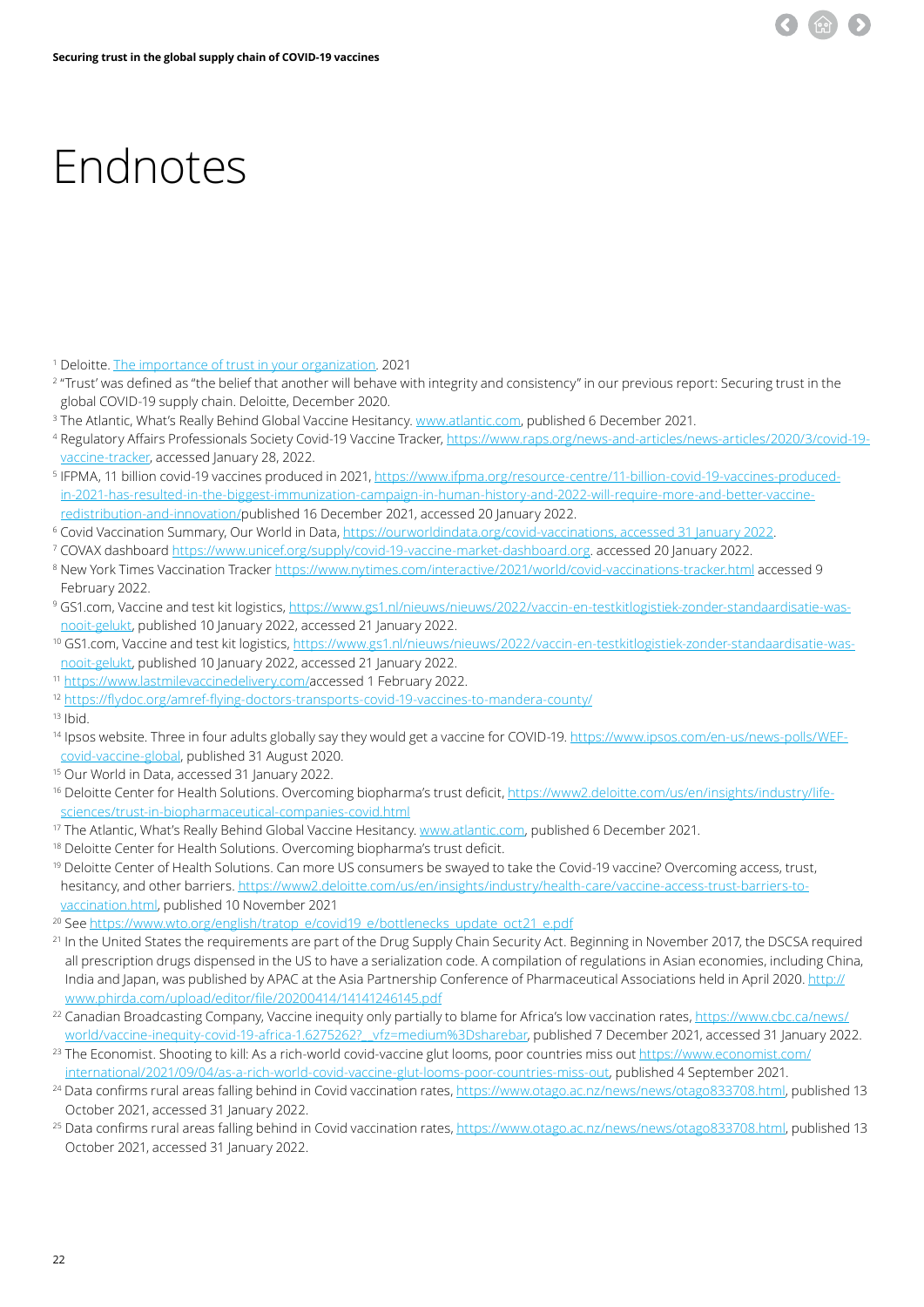- <sup>26</sup> Frontiers in Public Health, COVID-19 Vaccination in Lower-Middle Income Countries: National Stakeholder Views on Challenges, Barriers, and Potential Solutions, <https://www.frontiersin.org/articles/10.3389/fpubh.2021.709127/full> published 6 August 2021, accessed 31 January 2022.
- <sup>27</sup> Checkpoint blog. A passport to freedom? Fake COVID-19 test results and vaccination certificates offered on Darknet and hacking forums. [https://blog.checkpoint.com/2021/03/22/a-passport-to-freedom-fake-covid-19-test-results-and-vaccination-certificates-offered-on](https://blog.checkpoint.com/2021/03/22/a-passport-to-freedom-fake-covid-19-test-results-and-vaccination-certificates-offered-on-darknet-and-hacking-forums/)[darknet-and-hacking-forums/](https://blog.checkpoint.com/2021/03/22/a-passport-to-freedom-fake-covid-19-test-results-and-vaccination-certificates-offered-on-darknet-and-hacking-forums/)accessed 31 January 2022.
- <sup>28</sup> Time 12 March 2021 <https://time.com/5945459/fake-vaccines-pandemic-crime-wave-interpol/>
- <sup>29</sup> Stanford Social Innovation Review. [https://ssir.org/articles/entry/expanding\\_vaccine\\_access\\_and\\_overcoming\\_hesitancy](https://ssir.org/articles/entry/expanding_vaccine_access_and_overcoming_hesitancy), accessed 10 February 2022.
- <sup>30</sup> Washington Post. A new coronavirus vaccine heading to India was developed by a small team in Texas. It expects nothing in return. <https://www.washingtonpost.com/world/2021/12/30/corbevax-texas-childrens-covid-vaccine/>published 30 December 2021, accessed 8 February 2022.
- <sup>31</sup> Making Traceability a Reality. Presentation by Prof. Moji Christianah Adeyeye, Dir. General, NAFDAC, October 2021.
- <sup>32</sup> Making Traceability a Reality. Presentation by Prof. Moji Christianah Adeyeye, Dir. General, NAFDAC, October 2021.
- 33 Go where the people are. <https://www.gavi.org/vaccineswork/would-you-get-vaccinated-bank-mobile-vaccination-clinics-take-nigeria>, accessed 1 February 2022.
- 34 Solar fridges aid vax delivery. [https://www.standard.co.uk/optimist/vaccine-world/solar-fridges-covid-vaccine-delivery-africa-b948222.](https://www.standard.co.uk/optimist/vaccine-world/solar-fridges-covid-vaccine-delivery-africa-b948222.html) [html](https://www.standard.co.uk/optimist/vaccine-world/solar-fridges-covid-vaccine-delivery-africa-b948222.html), accessed 1 February 2022.
- 35 Deloitte. 2022 Health Care Outlook. Are we finally seeing the long promised transformation? Health Equity chapter. [https://www2.](https://www2.deloitte.com/global/en/pages/life-sciences-and-healthcare/articles/global-health-care-sector-outlook.html) [deloitte.com/global/en/pages/life-sciences-and-healthcare/articles/global-health-care-sector-outlook.html](https://www2.deloitte.com/global/en/pages/life-sciences-and-healthcare/articles/global-health-care-sector-outlook.html)
- <sup>36</sup> The most current vaccination metrics are published by the government of Ireland at<https://covid-19.geohive.ie/pages/vaccinations>.
- <sup>37</sup> <https://www.unicefusa.org/stories/finding-covid-19-vaccines-sms-democratic-republic-congo/39355>
- <sup>38</sup> The Council's initiatives are outlined at <https://www.choosehealthylife.org/black-clergy-health-counsil>.
- <sup>39</sup> <https://www.reuters.com/world/pope-says-fake-news-disinformation-covid-is-human-rights-violation-2022-01-28/>
- 40 India's Vaccination Report Card Revealed, [https://www.moneycontrol.com/news/trends/health-trends/indias-vaccination-report-card](https://www.moneycontrol.com/news/trends/health-trends/indias-vaccination-report-card-revealed-on-sanjeevani-telethon-7928701.html)[revealed-on-sanjeevani-telethon-7928701.html,](https://www.moneycontrol.com/news/trends/health-trends/indias-vaccination-report-card-revealed-on-sanjeevani-telethon-7928701.html) published January 16, 2022, accessed February 9, 2022.
- <sup>41</sup> <https://www.gavi.org/vaccineswork/are-chatbots-better-humans-fighting-vaccine-hesitancy>